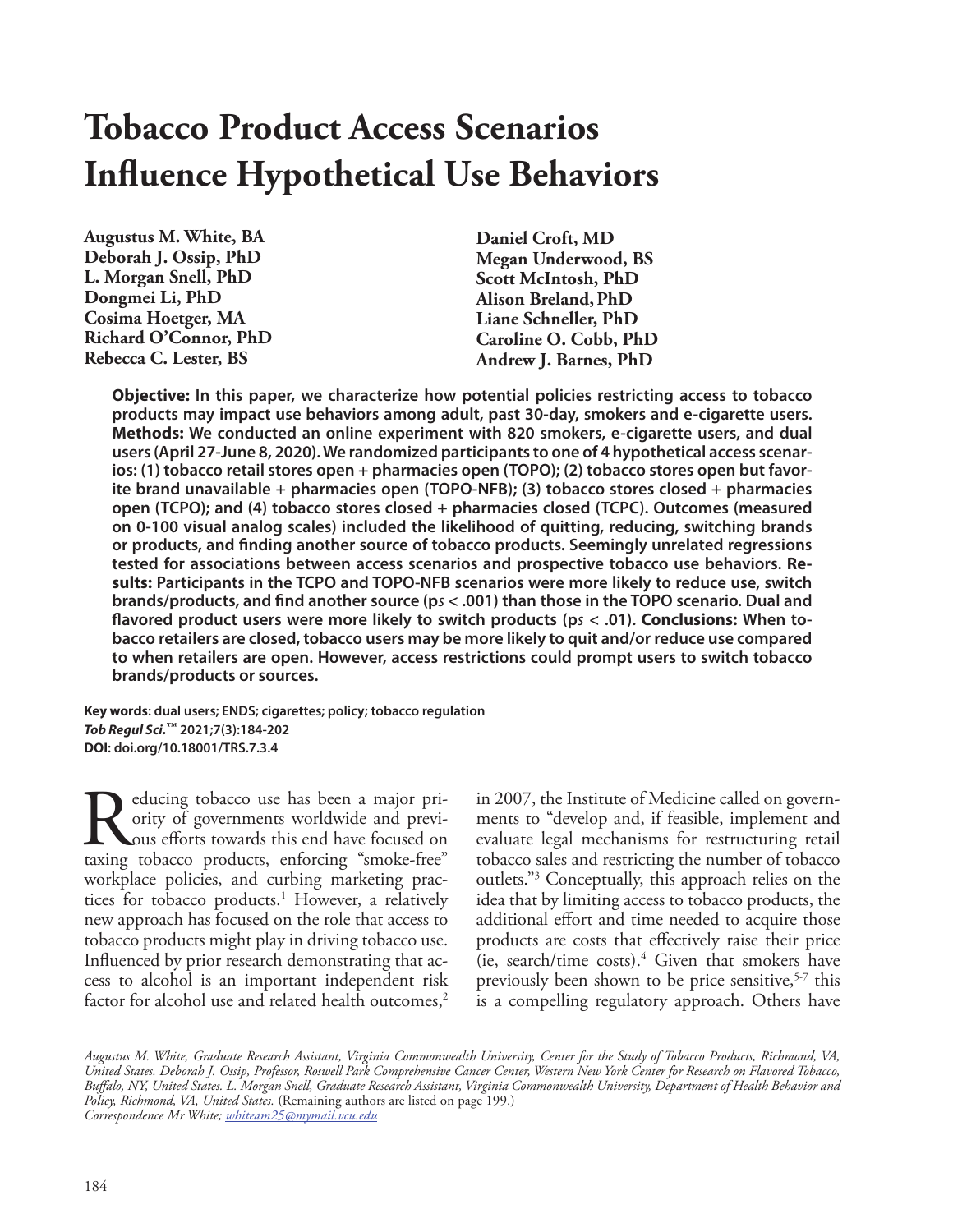suggested that restricting access to tobacco products might deter tobacco use by "denormalizing" smoking,<sup>8</sup> reducing opportunities for product advertisement,<sup>9</sup> and reducing market competition, thereby driving tobacco prices upward.<sup>10</sup>

In the United States (US), tobacco products are available for purchase in approximately 380,000 physical locations including tobacco shops, convenience stores, grocery stores, and some pharmacies.11 In addition to brick-and-mortar shops, online sales of tobacco products constitute a considerable and growing share of the tobacco market (an estimated 28% of electronic cigarette [e-cigarette] sales occur online<sup>12</sup> and the number of Internet Cigarette Vendors (IVC) has risen sharply over recent years).13 Understanding if access to physical tobacco retailers and pharmacies (that can dispense tobacco cessation treatments and sell tobacco products [in some areas]), influences tobacco use behaviors is thus important for informing policies regarding the number, distribution, and types of establishments in which tobacco products can be obtained.

The high degree of heterogeneity in local tobacco policies provides insights on the influence of access to tobacco products on use patterns. Studies conducted in the US have previously reported that tobacco retailer density (TRD) is associated with individual smoking behaviors (eg, smoking initiation/experimentation, increased use) among adults14,15 and youth.16,17 Similarly, proximity to a tobacco retailer might be associated with fewer smoking cessation attempts and a lower quit attempt success rate.18,19 For example, a longitudinal study concluded that adult men who were moderate/heavy smokers living within 0.5 kilometers of a tobacco retailer had a 27% lower likelihood of quitting smoking compared to those living more than 0.5 kilometer away.<sup>18</sup> As of 2020, 38 states in the US have taken action, at-least partly based on this body of evidence, to implement tobacco retailer licensing laws and zoning practices.<sup>20</sup> However, other evidence indicates that the effect of TRD on smoking behavior may not extend beyond experimentation with tobacco products (eg, may not predict continued use) and that TRD's influence on smoking behaviors might be eliminated once accounting for variables such as local cigarette prices $21$ or neighborhood-level factors (eg, socioeconomic status of residents).<sup>22</sup>

Another approach to limiting access to tobacco products has been to restrict the sale of particular tobacco products, rather than levying restrictions on the retailers themselves. For example, in 2017 the Canadian province of Ontario banned the sale of menthol flavored tobacco products (including cigarettes).23 Ontario's menthol ban was associated with significant reductions in the sales of menthol cigarettes and total cigarettes.<sup>24</sup> Furthermore,  $30\%$ of menthol smokers made quit attempts after the ban went into place, which exceeded the proportion that reported planning to quit prior to implementation of the ban.<sup>25</sup> Pre-ban menthol smokers, however, were more likely to have adopted use of other tobacco products and nonmenthol flavored tobacco products after implementation of the ban than nonmenthol smokers.26 This movement from use of menthol cigarettes to other forms of tobacco suggests that bans on specific products or classes of products might have unintended consequences, including causing users affected by a ban to substitute with other forms of tobacco.<sup>26-28</sup> Similarly, an online survey of young adult tobacco users in San Francisco found that after a ban on the sale of flavored tobacco products was introduced in 2019, flavored tobacco use fell from 81% to 69% among 18-24-year-olds and from 85% to 76% among 25-34-year-olds. However, overall cigarette smoking in these groups had increased, again suggesting that access restrictions may have negative spillover effects.29 To date, over 270 localities in the US have enacted flavored tobacco bans, including California, Massachusetts, and New York,<sup>30</sup> and more are considering such action. This regulatory activity may limit the viability of brands that manufacture flavored tobacco products, even in markets where sales of such products are legal.

Related to policies which restrict access to flavored tobacco products, US Food and Drug Administration (FDA) rulemaking on Premarket Tobacco Product Applications (PMTA) requires that brands that sell e-cigarette products submit evidence that their product "is appropriate for the protection of public health"31 or be removed from the market. In January 2021, the FDA sent letters to 10 e-cigarette liquid manufacturers informing them that they were in violation of these rules, prompting these brands either to remove their products from the market or face legal action. $32$  The consequences of such action on tobacco use behaviors remains unknown.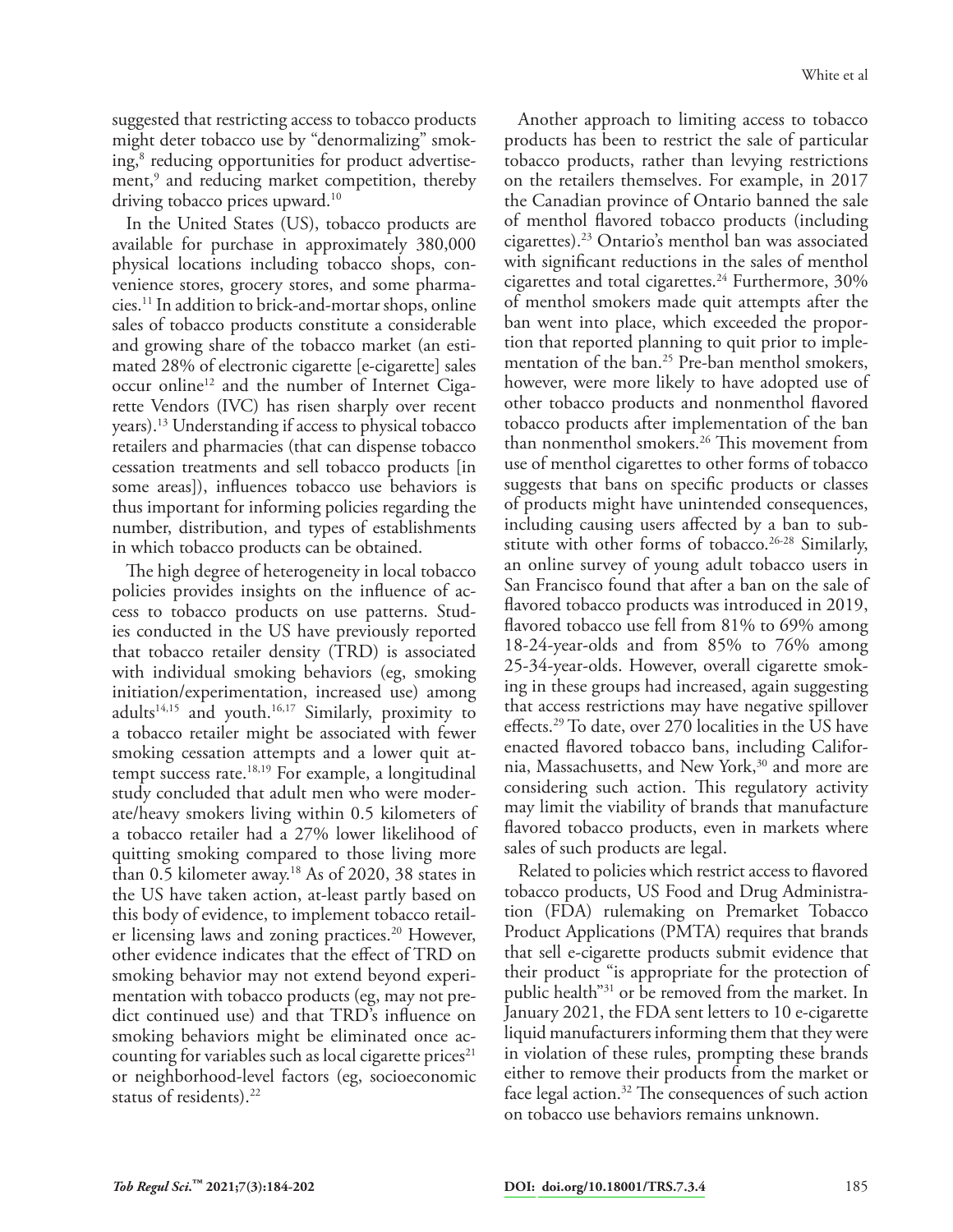In sum, evidence indicates that restricting access to tobacco products may reduce smoking initiation, improve the success of quit attempts, and curtail the use of particular products (eg, mentholated cigarettes) but thus far, has been limited by wide variations in the methods (eg, examining sales data vs surveys of self-reported tobacco use), populations (eg, youth vs adults, Canada vs US), local tobacco policy, and retailer adherence to interventions.<sup>17</sup> Furthermore, the current tobacco access and availability literature has focused heavily on cigarette smokers, with comparably less study of how e-cigarette user behaviors,<sup>33-37</sup> as well as those of dual users of cigarettes and e-cigarettes, might change in response to access restrictions. Similarly, there has been less emphasis on how access restrictions may inadvertently influence tobacco users to switch the tobacco brands, products, and sources of tobacco products (eg, physical retailers, friends/family, online, etc.) they rely upon,  $26-28,38$  all of which potentially undermine the goals of policies that restrict access to tobacco. Predicting and comparing the responses of smokers, e-cigarette users, and dual users to potential policies that may restrict access to tobacco products will aid policymakers in selecting efficacious strategies for tobacco control that minimize unintended consequences.

To address these limitations and evaluate the promises and pitfalls of alternative regulatory policies related to tobacco access and availability, 4 generalized hypothetical tobacco access scenarios were constructed for an online experiment. Current smokers and e-cigarette users were randomly assigned to one of those scenarios. Then, respondents were asked how likely they were to adopt 7 prospective tobacco use behaviors (quit all use, reduce use, maintain a similar level of use, increase use, switch brands, switch products, find another source). We were particularly interested in the behaviors of those who use cigarettes and/or e-cigarettes because of the popularity of those products and the fact that they are often perceived as substitutes (thus, restrictions on one product might increase demand for the other).39-41

Our 4 access scenarios represented generalized regulatory alternatives: an environment in which both tobacco retailers and pharmacies are open, one in which both tobacco retailers and pharmacies are closed, another in which tobacco retailers

are closed but pharmacies remain open, and one in which tobacco retailers and pharmacies are both open but a user can no longer access their favorite brand. These scenarios allowed us to characterize how access to retailers might affect tobacco use frequency and switching behaviors, as well as understand if access to pharmacies (and smoking cessation therapy [SCT]) mitigates behavior changes due to regulating retail access. Results could also inform regulators regarding whether more targeted approaches, like those that affect access to particular brands (eg, PMTA rules or "flavor bans"), influence use behaviors.

Through random assignment to generalized hypothetical tobacco access scenarios, this study design accounts for confounding variables, such as tobacco prices/taxes, local attitudes and tobacco use patterns, and retailer adherence to interventions, that have limited previous naturalistic evaluations of tobacco access restrictions. This approach may help to clarify the effect of tobacco product access on several tobacco use behaviors of interest (eg, use frequency, substitution, product seeking). In addition, by capturing a broader spectrum of potential tobacco use behaviors, results from this study may anticipate unintended consequences of policies aimed at restricting access to tobacco products.

# **METHODS**

# **Recruitment and Inclusion Criteria**

To predict how past 30-day adult smokers, ecigarette users, and dual users might alter their tobacco use behaviors in response to restricted access to tobacco/nicotine products, retailers, and SCT, we conducted an online survey with an embedded experiment using Amazon's Mechanical Turk (MTurk). Participants were recruited from April 27 to June 8, 2020. To be eligible for the screening survey, respondents had to have an MTurk account registered in the US, be aged 18 or older, have completed 100 prior MTurk assignments, and held an MTurk approval rating of at least 90%. Among the 2017 individuals initially screened, 1226 reported past 30-day use of cigarettes and/or e-cigarettes and were deemed eligible for the survey. Respondents who did not submit the final page of the survey (N = 82), did not reconfirm past 30-day use of cigarettes or e-cigarettes  $(N = 91)$ , missed both attention-check questions ( $N = 62$ ), or had a completion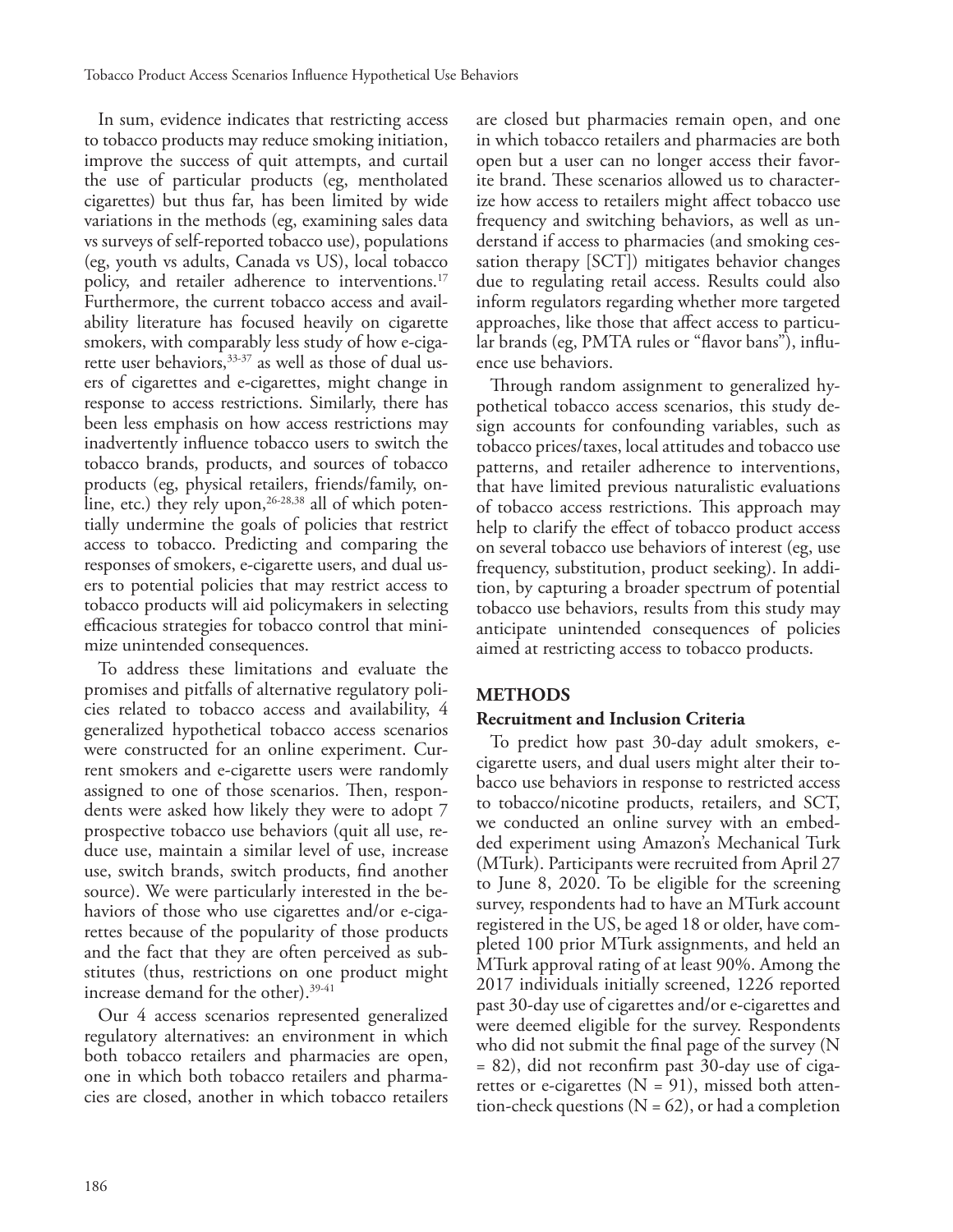

time  $\pm 3$  standard deviations from the mean  $(N = 1)$ were excluded from present analyses. A total of 236 observations were dropped by this data cleaning procedure. After accounting for observations with missing data for variables included in our regression models ( $N = 170$ ), the final analytic data set was comprised of 820 unique observations.

The main results of this paper were not sensitive to this data cleaning procedure, demonstrating robust results between the analytic  $(N = 820)$  and total  $(N = 1226)$  samples. Those observations that were included in the analytic data set  $(N = 820)$ tended to be older and were less likely to be exclusive e-cigarette users than those observations that were excluded for missing data  $(N = 170)$ , per chisquare tests ( $ps < .05$ ).

#### **Access Scenarios**

Participants deemed eligible for the survey were randomized to one of 4 hypothetical tobacco/nicotine product access scenarios via a Qualtrics random link generator. Each of the 4 links directed participants to separate versions of the survey that differed only by the access scenario described. In

this portion of the survey, participants were asked to imagine that they lived in a state where one of the following 4 tobacco/nicotine product access scenarios was in effect: (1) tobacco retail stores are open + pharmacies with SCT are open (TOPO; N = 198); (2) tobacco retail stores are open but their favorite brand is unavailable + pharmacies are open (TOPO-NFB;  $N = 205$ ); (3) tobacco retail stores are closed + pharmacies are open (TCPO;  $N =$ 219); and (4) tobacco retail stores are closed + pharmacies are closed (TCPC;  $N = 198$ ). Respondents were instructed to assume that the access scenario to which they were assigned was in effect for at least the next 3 months, but that online sources of all tobacco products were still available. Tobacco retail stores were further defined as "[physical places] where you obtain your tobacco products including convenience stores, tobacco outlets, vape/e-cigarette shops." Pharmacies were defined as "[physical places] where you can access nicotine replacement therapy/tobacco cessation medications." SCT was then explicitly defined to include nicotine replacement therapy (eg, gum, patches, nasal spray, inhalers) and non-nicotine containing tobacco cessation treatments including varenicline and bupropion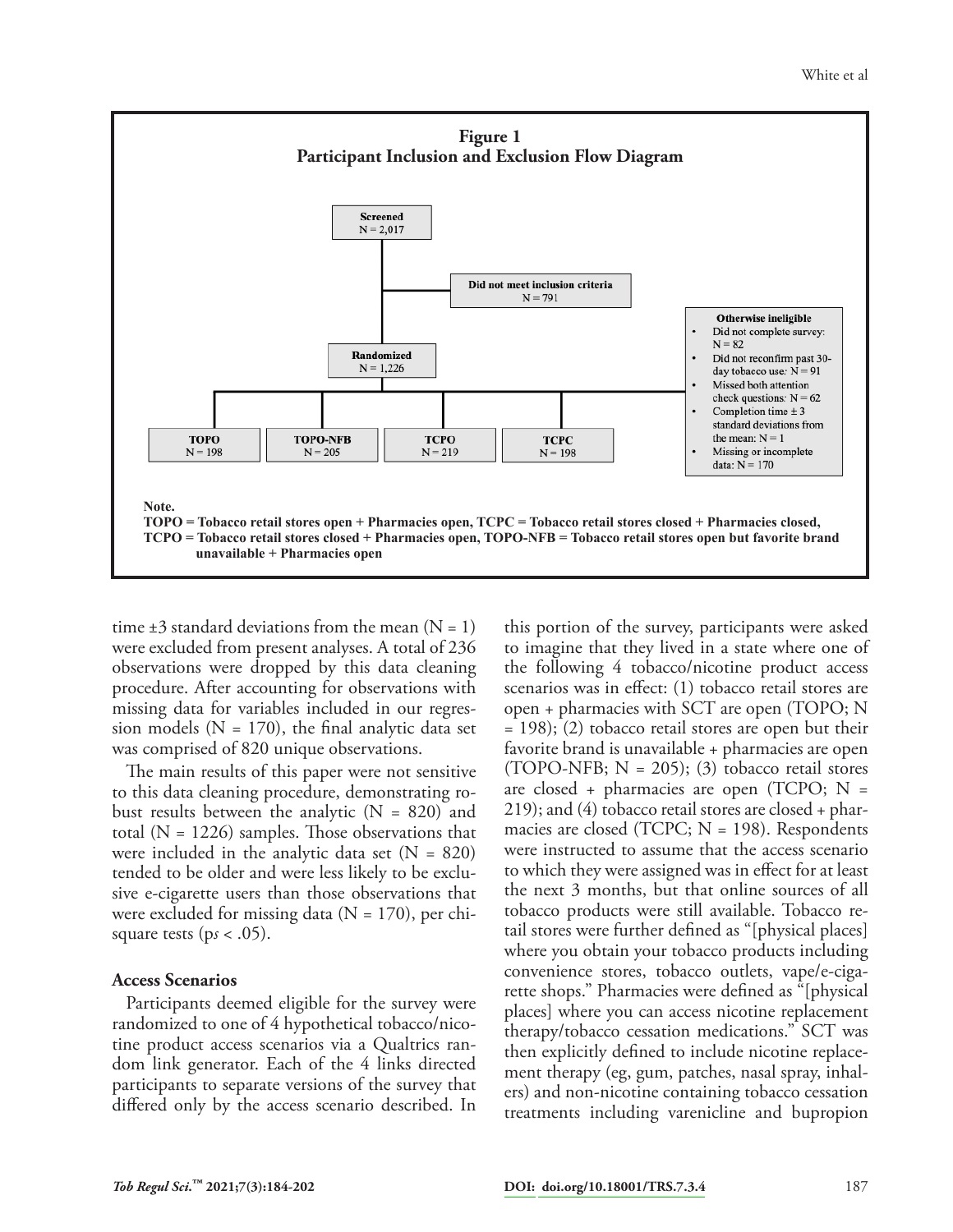"or any other prescription medication taken for the purpose of aiding in smoking cessation."

#### **Prospective Tobacco Use Behaviors And Outcome Measures**

The primary outcomes of interest were the likelihood that participants would adopt the following prospective tobacco use behaviors under their assigned access scenario: (1) quit all tobacco/nicotine product use; (2) reduce tobacco/nicotine product use; (3) maintain a similar level of tobacco/nicotine product use; (4) increase tobacco/nicotine product use; (5) switch the tobacco/nicotine brands they use (eg, Marlboro to Camel, JUUL to SMOK); (6) switch the tobacco/nicotine products they use (eg, cigarettes to e-cigarettes); and (7) find another source for their tobacco/nicotine products (eg, friend, Internet, mail-order). Each of these outcomes was assessed using a visual analog scale (VAS), rated from 0 "Not at all likely" to 100 "Extremely likely." Because the VAS was constructed from 0-100, these outcomes are interpreted as the percentage point likelihood that the respondent would adopt that behavior under their assigned access scenario.

# **Covariates**

Respondents reported their sex, age, educational attainment, income, race/ethnicity, whether they use flavored tobacco products (menthol cigarettes or flavored e-cigarette liquids), the average amount of money they spent on tobacco/nicotine products per week over the last 30 days, ever use of tobacco/ nicotine products other than cigarettes or e-cigarettes, whether or not they were seriously considering quitting their tobacco product(s) in the next  $6$ months, and whether or not they were daily users of their tobacco product(s). Respondents were classified as "exclusive smokers" if they reported past 30-day use of cigarettes only, "exclusive e-cigarette users" if they reported past 30-day use of e-cigarettes only, or "dual users" if they reported past 30-day use of both products. For dual users, daily use was defined as daily use of cigarettes and/or e-cigarettes.

#### **Data Analysis**

We used bivariate analyses (chi-squares and ANOVAs with *post hoc* Tukey's Honestly Significant Differences [HSD] tests) to examine unadjusted differences among the 4 access scenarios and the likelihood of adopting each of the 7 prospective tobacco use behaviors, demographics, and tobacco product use/purchasing characteristics. Because responses to outcomes were believed to be related to one another, adjusted associations between the 4 tobacco/nicotine product access scenarios and the 7 prospective tobacco use behaviors were assessed using Zellner's seemingly unrelated regressions (SUR).<sup>42</sup> This method allows for covariance between the error terms by jointly estimating a system of 7 linear regressions (one for each outcome) with a generalized least squares estimator. The SUR method is more efficient than estimating equations separately when the error terms are correlated.<sup>42</sup> The hypothesis that the error terms were independent was rejected based on a Breusch-Pagan test  $(p < .05)$ , confirming the appropriateness of using SUR. This regression approach also allows for joint chi-square tests of significance for covariate coefficients across each outcome to assess whether covariates of interest were jointly associated across all 7 prospective tobacco use behavior outcomes. These joint postestimation tests were performed on each of the access scenarios, whether or not the respondent used flavored tobacco products, whether the respondent was seriously considering quitting tobacco use in the next 6 months, and tobacco use group (exclusive smokers, exclusive e-cigarette user, dual user). Regression analyses were adjusted for demographics and tobacco use/purchasing characteristics. Main findings were not sensitive to analyzing the data as independent linear regressions or to considering findings as logistic regressions (with VAS outcome scores > 51 converted to 1*s* and scores from 0-50 converted to 0*s*). Survey results were analyzed using the statistical analysis software Stata/IC 16, and significance levels were set at the 5% threshold for 2-sided tests.

# **RESULTS**

#### **Sample Characteristics**

Among the final analytic sample of 820 respondents, the majority (80.4%) identified as "White or Caucasian" and male (56.1%), and 44.0% respondents were in the 25-34-year-old age group (Table 1). With respect to the tobacco use and purchasing characteristics of our sample, 483 (58.9%) were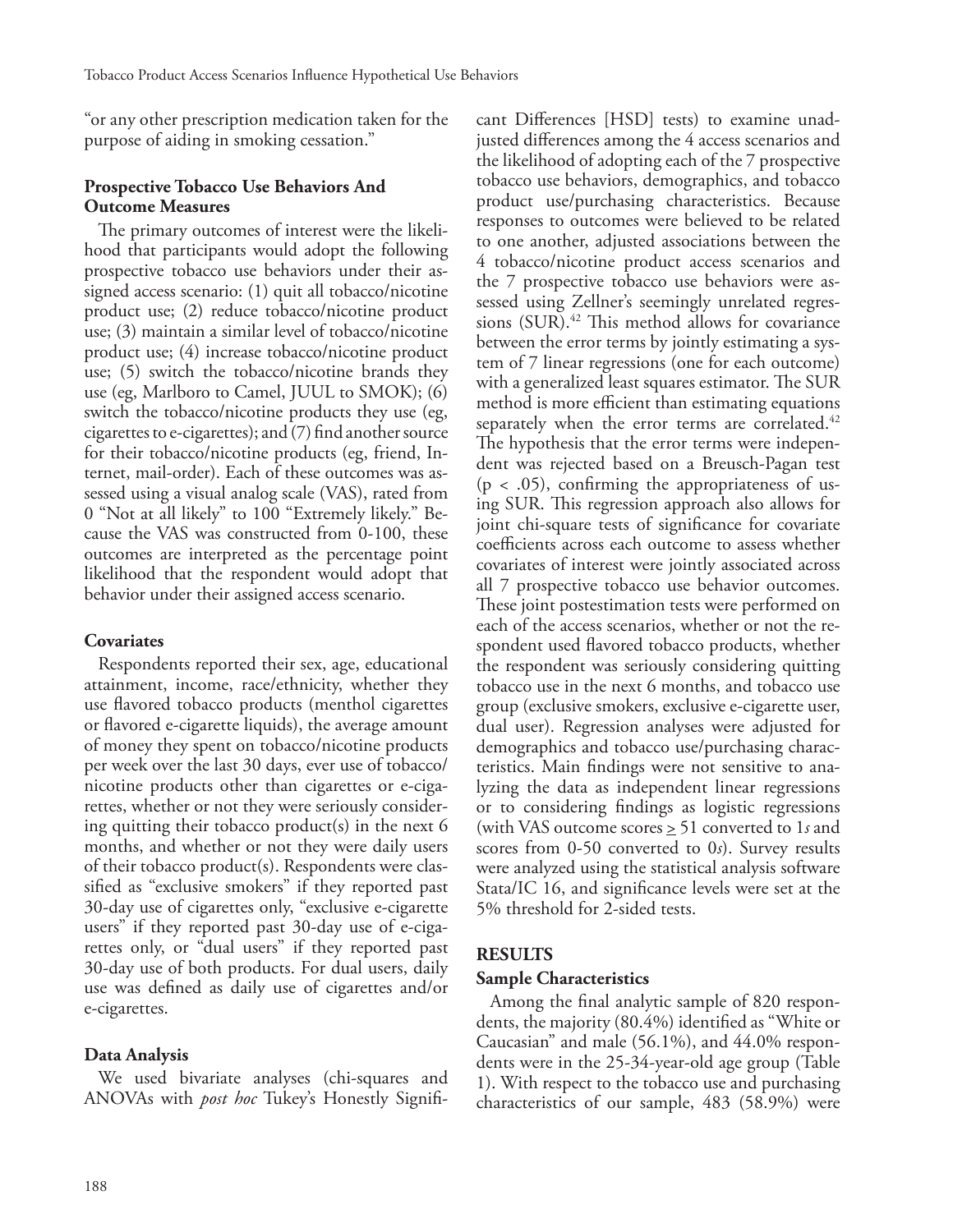|                                      | Overall      | <b>TOPO</b> <sup>a</sup> | TOPO-NFB <sup>b</sup> | <b>TCPO</b> <sup>c</sup> | <b>TCPC</b> <sup>d</sup> | p-value |
|--------------------------------------|--------------|--------------------------|-----------------------|--------------------------|--------------------------|---------|
| ${\bf N}$                            | 820          | 198                      | 205                   | 219                      | 198                      |         |
| Experimental outcomes, eMean<br>(SD) |              |                          |                       |                          |                          |         |
| Quit                                 | 45.7(32.9)   | 37.3(31.2)               | 40.8(31.1)            | 51.0(33.9)               | 53.1 (32.7)              | < 0.001 |
| Reduce                               | 57.7(31.4)   | 42.1(31.3)               | 56.1 $(29.3)$         | 65.2(30.2)               | 66.7(28.6)               | < 0.001 |
| Maintain a similar level of use      | 50.5(30.4)   | 66.1(26.3)               | 53.5 $(28.6)$         | 42.2(30.5)               | 40.8(29.3)               | < 0.001 |
| Increase                             | 26.5(26.1)   | 33.0(27.5)               | 25.8(24.8)            | 24.2(25.3)               | 23.4(26.0)               | < 0.001 |
| Switch brands                        | 41.8(30.9)   | 29.2(27.6)               | 57.0(29.1)            | 38.4(30.5)               | 42.3(29.6)               | < 0.001 |
| Switch products                      | 38.0 (30.0)  | 28.6(27.7)               | 42.0(30.2)            | 39.0(30.1)               | 42.1(29.9)               | < 0.001 |
| Find another source                  | 50.1(31.7)   | 31.8(29.8)               | 57.4(29.0)            | 51.7(32.0)               | 59.0 (28.8)              | < 0.001 |
| Tobacco Use Group, N (%)             |              |                          |                       |                          |                          | .805    |
| Exclusive smoker                     | 254 (31.0%)  | 66 (33.3%)               | 63 (30.7%)            | 69 (31.5%)               | 56 (28.8%)               |         |
| Exclusive e-cigarette user           | 83 (10.1%)   | $24(12.1\%)$             | $20(9.8\%)$           | 19(8.7%)                 | $20(10.1\%)$             |         |
| Dual user                            | 483 (58.9%)  | 108 (54.6%)              | 122 (59.5%)           | 131 (59.8%)              | $122(61.6\%)$            |         |
| Age (years), N (%)                   |              |                          |                       |                          |                          | .894    |
| 18-24                                | 72 (8.8%)    | $19(9.6\%)$              | 22 (10.7%)            | $16(7.3\%)$              | $15(7.6\%)$              |         |
| 25-34                                | 361 (44.0%)  | 87 (43.9%)               | 89 (43.4%)            | 101 (46.1%)              | 84 (42.4%)               |         |
| 35-54                                | 333 (40.6%)  | 78 (39.4%)               | 82 (40.0%)            | 85 (38.8%)               | 85 (38.8%)               |         |
| $55+$                                | 54 $(6.6\%)$ | $14(7.1\%)$              | $12(5.9\%)$           | $17(7.8\%)$              | 11 $(5.6\%)$             |         |
| Race/Ethnicity, N (%)                |              |                          |                       |                          |                          | .111    |
| White or Caucasian                   | 659 (80.4%)  | 157 (79.3%)              | 156 (76.1%)           | 187 (85.4%)              | 159 (80.3%)              |         |
| Non-white/Non-Caucasianf             | 161 (19.6%)  | 41 $(20.7%)$             | 49 (23.9%)            | 32 (14.61%)              | 39 (19.7%)               |         |
| Gender, N (%)                        |              |                          |                       |                          |                          | .314    |
| Female                               | 360 (43.9%)  | 86 (43.4%)               | 86 (42.0%)            | $90(41.1\%)$             | 98 (49.5%)               |         |
| Male                                 | 460 (56.1%)  | $112(56.6\%)$            | 119 (58.1%)           | 129 (58.9%)              | $100(50.5\%)$            |         |
| Educational attainment, N (%)        |              |                          |                       |                          |                          | .295    |
| Some college (no degree) or lower    | 375 (45.7%)  | 94 (47.5%)               | 82 (40.0%)            | 103 (47.0%)              | 96 (48.5%)               |         |
| Bachelor's degree or higher          | 445 (54.3%)  | 104 (52.5%)              | 123 (60.0%)           | $116(53.0\%)$            | 102 (51.5%)              |         |
| Income, $N$ (%)                      |              |                          |                       |                          |                          | .288    |
| \$0-\$24,999                         | 134 (16.3%)  | 31(15.7%)                | 40 (19.5%)            | $25(11.4\%)$             | 38 (19.2%)               |         |
| \$25,000-\$49,999                    | 286 (34.9%)  | 73 (36.9%)               | 69 (33.7%)            | 77 (35.2%)               | $67(33.8\%)$             |         |
| \$50,000-\$99,999                    | 306 (37.3%)  | 76 (38.4%)               | 69 (33.7%)            | 86 (29.3%)               | 75 (37.9%)               |         |
| $$100,000+$                          | 94 (11.5%)   | $18(9.1\%)$              | $27(13.2\%)$          | 31 (14.2%)               | $18(9.1\%)$              |         |

dual users, 254 (31.0%) were exclusive smokers, and 83 (10.1%) were exclusive e-cigarette users. A majority (68.2%) of our sample used flavored tobacco products (menthol cigarettes or flavored e-cigarette liquids) and endorsed ever use of tobacco products other than cigarettes or e-cigarettes (88.8%). In terms of daily user status, 64.8% of respondents reported using either cigarettes or e-cigarettes on a daily basis. Chi-squares did not reveal statistically significant differences in any of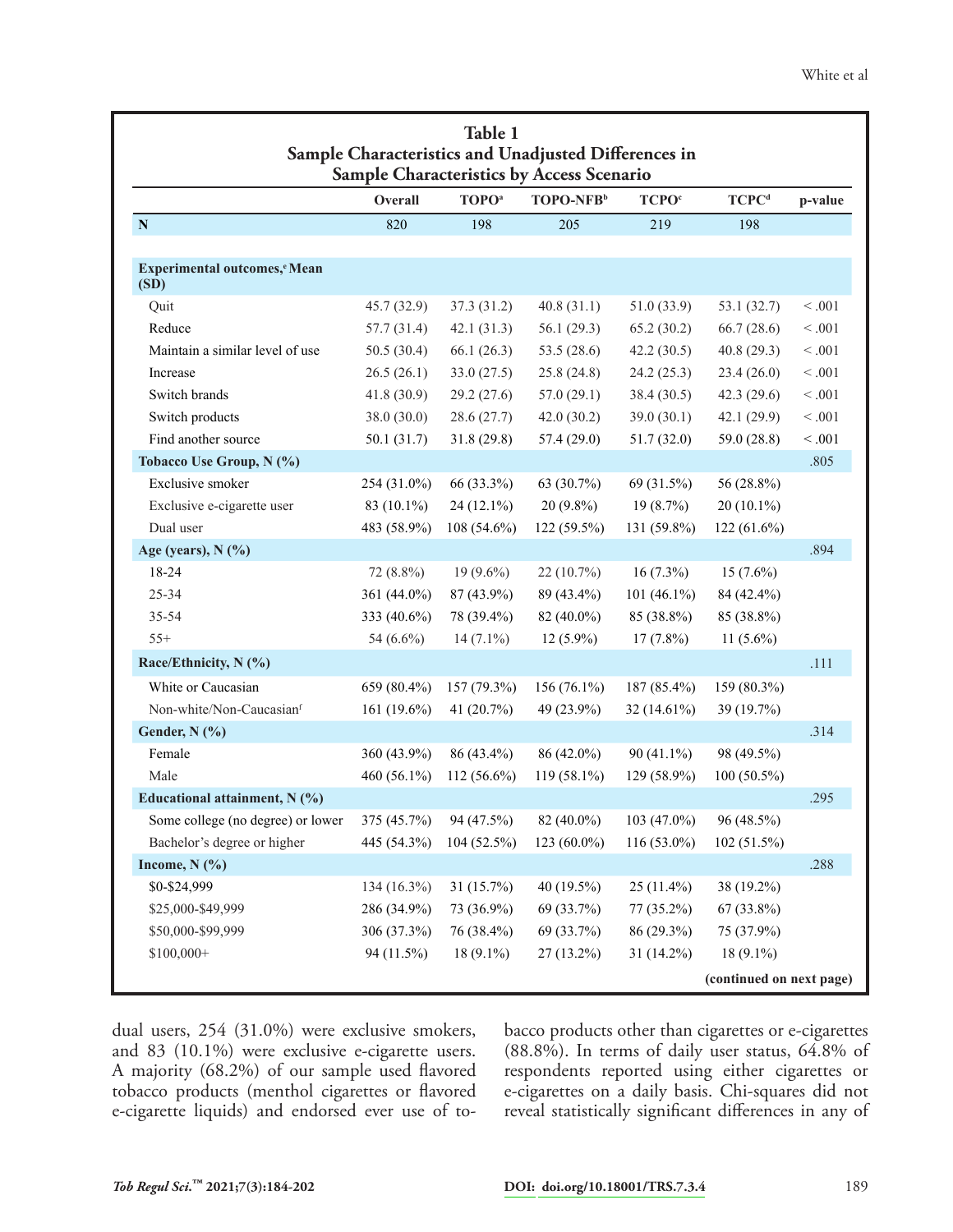| Table 1 (continued)<br>Sample Characteristics and Unadjusted Differences in<br>Sample Characteristics by Access Scenario |              |                          |                       |                          |                          |         |  |
|--------------------------------------------------------------------------------------------------------------------------|--------------|--------------------------|-----------------------|--------------------------|--------------------------|---------|--|
|                                                                                                                          | Overall      | <b>TOPO</b> <sup>a</sup> | TOPO-NFB <sup>b</sup> | <b>TCPO</b> <sup>c</sup> | <b>TCPC</b> <sup>d</sup> | p-value |  |
| Use of flavored tobacco products,<br>N(%)                                                                                |              |                          |                       |                          |                          | .762    |  |
| No                                                                                                                       | 261 (31.8%)  | 64 (32.3%)               | 67(32.7%)             | 73 (33.3%)               | 57 (28.8%)               |         |  |
| Yes                                                                                                                      | 559 (68.2%)  | 134 (67.7%)              | 138 (67.3%)           | 146 (66.7%)              | 141 (71.2%)              |         |  |
| Ever use of other tobacco<br>products, <sup>g</sup> N $(\%)$                                                             |              |                          |                       |                          |                          | .264    |  |
| No                                                                                                                       | $92(11.2\%)$ | $28(14.4\%)$             | $17(8.3\%)$           | $27(12.3\%)$             | $20(10.1\%)$             |         |  |
| Yes                                                                                                                      | 728 (88.8%)  | 170 (85.9%)              | 188 (91.7%)           | 192 (87.7%)              | 178 (89.9%)              |         |  |
| Weekly spending on tobacco/<br>nicotine products (past 30-day),<br>N(%)                                                  |              |                          |                       |                          |                          | .730    |  |
| \$0.00-\$1.99                                                                                                            | 58 (7.1%)    | $9(4.6\%)$               | $14(6.8\%)$           | $17(7.8\%)$              | $18(9.1\%)$              |         |  |
| \$2.00-\$9.99                                                                                                            | 198 (24.2%)  | 49 (24.8%)               | 53 (25.9%)            | 47 $(21.5\%)$            | 49 (24.8%)               |         |  |
| \$10.00-\$29.99                                                                                                          | 325 (39.6%)  | 83 (41.9%)               | 77 (37.6%)            | 94 (42.9%)               | 47 (21.5%)               |         |  |
| $$30.00+$                                                                                                                | 239 (29.2%)  | 57 (28.8%)               | $61(29.8\%)$          | $61(27.9\%)$             | 60 (30.3%)               |         |  |
| <b>Seriously considering quitting</b><br>tobacco products in next 6 months,<br>$N(\%)$                                   |              |                          |                       |                          |                          | .667    |  |
| No                                                                                                                       | 257 (31.3%)  | 58 (29.3%)               | $60(29.3\%)$          | 73 (33.3%)               | 66 (33.3%)               |         |  |
| Yes                                                                                                                      | 563 (68.7%)  | $140(70.7\%)$            | 145(70.7%)            | 146(66.7%)               | 132 (66.7%)              |         |  |
| Daily use of tobacco products, N<br>(%)                                                                                  |              |                          |                       |                          |                          | .436    |  |
| "Some day" user                                                                                                          | 289 (35.2%)  | 70 (35.4%)               | 63 (30.7%)            | 81 (37.0%)               | 75 (37.9%)               |         |  |
| "Every day" user                                                                                                         | 531 (64.8%)  | 128 (64.7%)              | 142 (69.3%)           | 138 (63.0%)              | $123(62.1\%)$            |         |  |

**Note.**

**a Tobacco retail stores open + Pharmacies open**

**b Tobacco retail stores open but favorite brand unavailable + Pharmacies open**

**c Tobacco retail stores closed + Pharmacies open**

**d Tobacco retail stores closed + Pharmacies closed**

**e Values represent the Mean (SD) response on the Visual Analog Scale (VAS) item associated with that particular outcome** 

 **(eg, Quit all tobacco use). Possible values on the VAS ranged from 0 "Not at all likely" to 100 "Extremely likely." Differences between access scenarios were assessed using ANOVAs.** 

**<sup>f</sup>Includes African American/Black, Asian, American Indian or Alaska Native, Native Hawaiian or Other Pacific Islander, multi-racial, and "other"** 

**g Includes traditional cigars, pipes, cigarillos/filtered cigars, chewing tobacco or dip/snus, hookah/shisha, nicotine** 

these measures between the randomly assigned access scenario groups (p*s* > .05).

#### **Unadjusted Associations between Access Scenarios and Likelihood of Adopting Prospective Tobacco Use Behaviors**

The means for each of the outcome measures,

stratified by tobacco/nicotine product access scenario, are shown in Figure 2. For example, the mean (±Standard Deviation) VAS score for "quit all tobacco products" was 53.1±32.7 for participants in the TCPC scenario and 51.0±33.9 for participants in the TCPO scenario, compared to just 37.3±31.2 for those in the TOPO scenario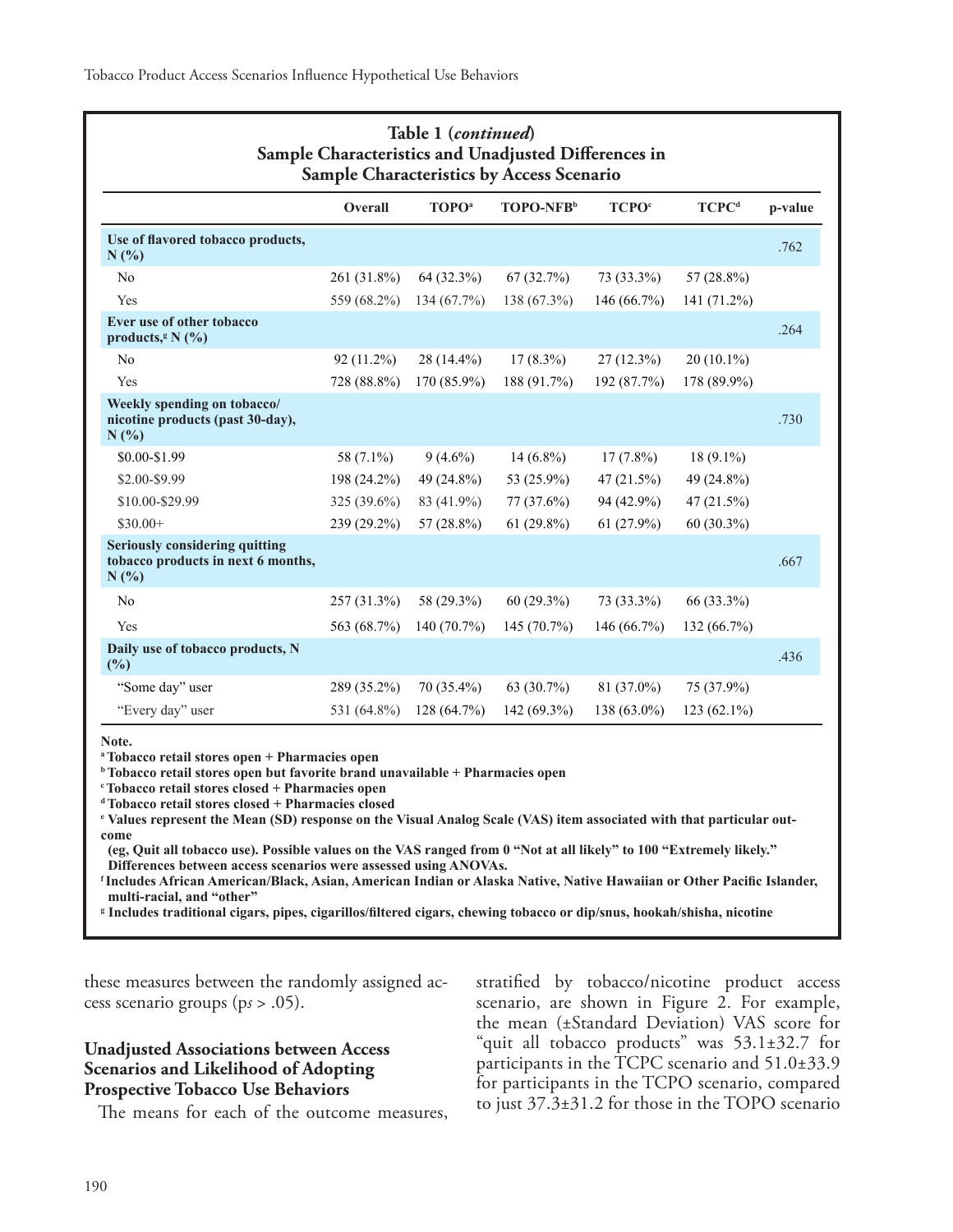

(p*s* < .001; Table 1). Higher scores indicated a greater anticipated likelihood of quitting all tobacco product use.

ANOVAs assessing unadjusted associations between the randomly assigned access scenarios and mean responses for each of the prospective tobacco use behaviors suggested the presence of between-group differences in all 7 outcomes (p*s* < .001; Table 1). Tukey's HSD pairwise comparisons showed statistically significant differences between the TCPO and TOPO scenarios across all 7 outcomes, most notably with those in the TCPO scenario being more likely to report they would quit, reduce, switch brands, switch products, and find another source for their tobacco products (p*s* < .05; Supplementary Table 1). An identical pattern emerged when comparing the TCPC scenario to the TOPO scenario (p*s* < .05). Similarly,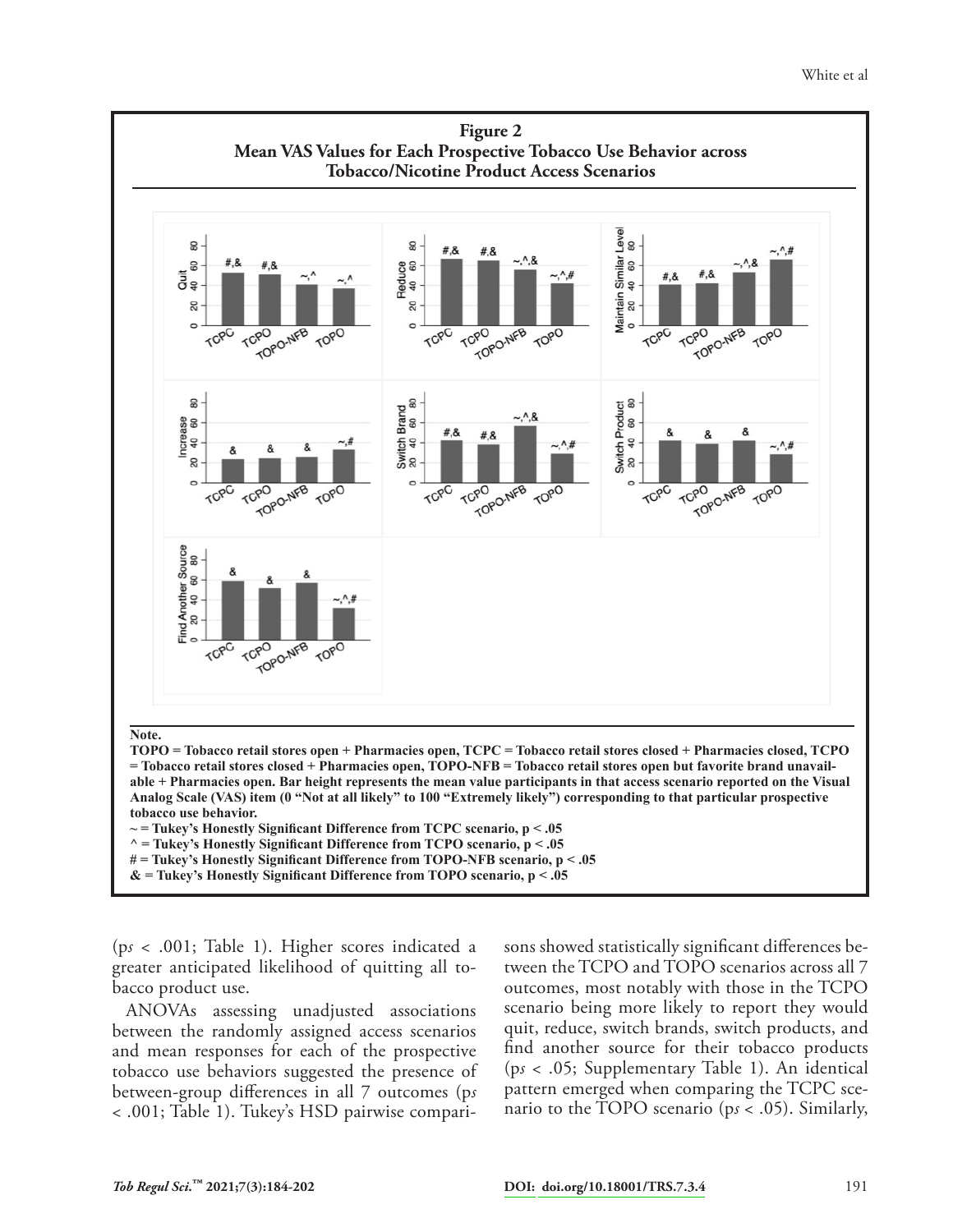| ${\bf N}$<br>820<br>820<br>820<br>820<br>820<br>820<br>820<br><b>Access Scenario</b><br>Reference group: TOPO <sup>a</sup><br>25.2<br>$-26.1$<br>27.0<br>16.5<br>$-9.5$<br>12.6<br>12.6<br>TCPC <sup>b</sup><br>$(-31.6,-20.6)$ ***<br>$(-14.2,-4.9)$ ***<br>$(6.9, 18.3)$ ***<br>$(10.8, 22.2)$ ***<br>$(19.7, 30.6)$ ***<br>$(7.1, 18.1)$ ***<br>$-7.9$<br>14.7<br>23.9<br>$-24.2$<br>9.5<br>10.6<br>20.6<br>TCPO <sup>c</sup><br>$(9.2, 20.3)$ ***<br>$(18.6, 29.2)$ ***<br>$-29.6,-18.9$ <sup>***</sup><br>$(-12.4,-3.4)$ **<br>$(3.9, 15.1)$ **<br>$(5.3, 16.0)$ ***<br>3.5<br>$-12.9$<br>$-8.2$<br>26.5<br>13.8<br>11.8<br>25.5<br>TOPO-NFB <sup>d</sup><br>$(-2.2, 9.1)$<br>$(8.4, 19.2)$ ***<br>$(-18.3,-7.5)$ ***<br>$(-12.8,-3.5)$ **<br>$(20.8, 32.2)$ ***<br>$(6.3, 17.2)$ ***<br><b>Tobacco Use Group</b><br><b>Reference group: Dual users</b><br>4.1<br>$-4.1$<br>2.9<br>$-1.5$<br>$-5.8$<br>7.1<br>$-7.4$<br>Exclusive smokers<br>$(2.3, 12.0)$ **<br>$(-0.5, 8.7)$<br>$(-8.7, 0.6)$<br>$(-1.1, 6.8)$<br>$(-6.3, 3.3)$<br>$(-12.1,-2.8)$ **<br>$(-10.7,-0.9)*$<br>2.3<br>$-2.5$<br>$-0.2$<br>$-1.7$<br>$-2.2$<br>$-11.3$<br>6.4<br>Exclusive e-cigarette users<br>$(-4.9, 9.5)$<br>$(-9.4, 4.4)$<br>$(-7.1, 6.7)$<br>$(-7.6, 4.2)$<br>$(-9.4, 5.0)$<br>$(-18.3,-4.4)$ **<br>$(-0.9, 13.8)$<br>Age (years)<br>Reference group: 18-24<br>$-0.4$<br>6.9<br>2.6<br>0.2<br>1.9<br>1.8<br>6.5<br>25-34<br>$(-6.5, 5.6)$<br>$(-5.6, 9.3)$<br>$(-4.8, 10.0)$<br>$(-6.9, 7.3)$<br>$(-5.2, 9.1)$<br>$(-0.6, 13.7)$<br>$(-0.7, 14.5)$<br>0.9<br>0.5<br>4.2<br>$-5.3$<br>$-0.5$<br>3.9<br>5.7<br>35-54<br>$(-6.8, 8.5)$<br>$(-6.9, 7.8)$<br>$(-3.1, 11.6)$<br>$(-11.5,1.0)$<br>$(-8.1, 7.2)$<br>$(-3.5, 11.3)$<br>$(-2.2, 13.5)$<br>$-0.6$<br>$-0.2$<br>1.7<br>$-10.3$<br>$-3.9$<br>$-6.6$<br>$-1.2$<br>$55+$<br>$(-11.3, 10.2)$<br>$(-10.5, 10.1)$<br>$(-8.7, 12.0)$<br>$(-19.1,-1.5)^*$<br>$(-14.6, 6.9)$<br>$(-17.0, 3.8)$<br>$(-12.2, 9.8)$<br>Reference group: White/Caucasian<br>Race<br>1.0<br>2.0<br>0.2<br>3.7<br>5.4<br>4.2<br>5.1<br>Non-white/Non-Caucasian <sup>e</sup><br>$(-4.9, 6.2)$<br>$(-3.0, 7.1)$<br>$(-4.9, 5.3)$<br>$(1.1, 9.7)^*$<br>$(-1.1, 9.5)$<br>$(0.0, 10.2)^*$<br>$(-1.7, 9.1)$<br><b>Sex</b><br><b>Reference: Female</b><br>3.9<br>$-0.7$<br>$-3.3$<br>0.0<br>2.0<br>5.1<br>$-0.3$<br>Male<br>$(1.7, 8.5)$ **<br>$(-4.9, 3.4)$<br>$(-7.3, 0.6)$<br>$(-0.1, 7.9)$<br>$(-4.5,3.9)$<br>$(-4.0, 4.1)$<br>$(-2.2, 6.3)$<br><b>Education</b><br>Reference: Some college (no degree) or less<br>4.21<br>2.1<br>2.7<br>3.5<br>6.3<br>0.3<br>9.6<br>Bachelor's degree or more<br>$(-1.6, 7.0)$<br>$(5.9, 13.2)$ ***<br>$(-1.0, 8.0)$<br>$(2.0,10.6)$ **<br>$(-0.3, 8.7)$<br>$(-2.1, 6.4)$<br>$(-4.3, 4.8)$<br>Reference: \$0-\$24,999<br><b>Income</b><br>$-5.2$<br>$-2.0$<br>$-0.9$<br>$-3.5$<br>$-3.9$<br>$-4.1$<br>$-5.2$<br>\$25,000-\$49,999<br>$(-9.9, 1.8)$<br>$(-11.2, 0.8)$<br>$(-4.0, 12.2)$<br>$(-6.7, 4.9)$<br>$(-8.5, 1.4)$<br>$(-10.0, 2.1)$<br>$(-11.4, 1.0)$<br>$-0.9$<br>$-2.1$<br>$-2.9$<br>$-3.0$<br>$-0.1$<br>$-3.3$<br>$-3.2$<br>\$50,000-\$99,999<br>$(-9.2, 3.2)$<br>$(-8.1, 7.9)$<br>$(-6.9, 5.0)$<br>$(-7.1,3)$<br>$(-9.1, 3.30)$<br>$(-9.3, 2.7)$<br>$(-9.6, 3.1)$<br>$-2.5$<br>$-1.3$<br>$-7.9$<br>$-1.8$<br>$-5.5$<br>$-10.7$<br>$-11.7$<br>$$100,000+$<br>$(-10.6, 5.5)$<br>$(-10.0, 7.3)$<br>$(-15.6,-0.2)$ *<br>$(-18.3,-5.2)$ ***<br>$(-9.8, 6.3)$<br>$(-13.2, 2.3)$<br>$(-18.9,-2.5)^*$<br>$-0.2$<br>$-0.8$<br>3.9<br>$-2.4$<br>6.2<br>1.1<br>5.2<br><b>Use flavored tobacco products</b><br>$(-5.0, 4.5)$<br>$(-5.3, 3.7)$<br>$(-0.7, 8.4)$<br>$(2.3,10.0)$ **<br>$(-3.7,5.8)$<br>$(0.6, 9.8)^*$<br>$(-7.2, 2.5)$<br>Ever use of other tobacco<br>2.5<br>$-4.6$<br>$-0.1$<br>$-0.1$<br>3.0<br>6.7<br>7.8<br>$(1.6, 13.9)^*$<br>products <sup>f</sup><br>$(-6.4, 6.3)$<br>$(-3.5, 8.6)$<br>$(-10.7, 1.5)$<br>$(-2.2, 8.1)$<br>$(0.3, 13.0)^*$<br>$(-6.6, 6.4)$ | Quit | Reduce | Maintain a<br><b>Similar Level</b><br>of Use | <b>Increase</b> | <b>Switch Brands</b> | Switch<br><b>Products</b> | <b>Find Another</b><br><b>Source</b> |  |  |  |
|----------------------------------------------------------------------------------------------------------------------------------------------------------------------------------------------------------------------------------------------------------------------------------------------------------------------------------------------------------------------------------------------------------------------------------------------------------------------------------------------------------------------------------------------------------------------------------------------------------------------------------------------------------------------------------------------------------------------------------------------------------------------------------------------------------------------------------------------------------------------------------------------------------------------------------------------------------------------------------------------------------------------------------------------------------------------------------------------------------------------------------------------------------------------------------------------------------------------------------------------------------------------------------------------------------------------------------------------------------------------------------------------------------------------------------------------------------------------------------------------------------------------------------------------------------------------------------------------------------------------------------------------------------------------------------------------------------------------------------------------------------------------------------------------------------------------------------------------------------------------------------------------------------------------------------------------------------------------------------------------------------------------------------------------------------------------------------------------------------------------------------------------------------------------------------------------------------------------------------------------------------------------------------------------------------------------------------------------------------------------------------------------------------------------------------------------------------------------------------------------------------------------------------------------------------------------------------------------------------------------------------------------------------------------------------------------------------------------------------------------------------------------------------------------------------------------------------------------------------------------------------------------------------------------------------------------------------------------------------------------------------------------------------------------------------------------------------------------------------------------------------------------------------------------------------------------------------------------------------------------------------------------------------------------------------------------------------------------------------------------------------------------------------------------------------------------------------------------------------------------------------------------------------------------------------------------------------------------------------------------------------------------------------------------------------------------------------------------------------------------------------------------------------------------------------------------------------------------------------------------------------------------------------------------------|------|--------|----------------------------------------------|-----------------|----------------------|---------------------------|--------------------------------------|--|--|--|
|                                                                                                                                                                                                                                                                                                                                                                                                                                                                                                                                                                                                                                                                                                                                                                                                                                                                                                                                                                                                                                                                                                                                                                                                                                                                                                                                                                                                                                                                                                                                                                                                                                                                                                                                                                                                                                                                                                                                                                                                                                                                                                                                                                                                                                                                                                                                                                                                                                                                                                                                                                                                                                                                                                                                                                                                                                                                                                                                                                                                                                                                                                                                                                                                                                                                                                                                                                                                                                                                                                                                                                                                                                                                                                                                                                                                                                                                                                                            |      |        |                                              |                 |                      |                           |                                      |  |  |  |
|                                                                                                                                                                                                                                                                                                                                                                                                                                                                                                                                                                                                                                                                                                                                                                                                                                                                                                                                                                                                                                                                                                                                                                                                                                                                                                                                                                                                                                                                                                                                                                                                                                                                                                                                                                                                                                                                                                                                                                                                                                                                                                                                                                                                                                                                                                                                                                                                                                                                                                                                                                                                                                                                                                                                                                                                                                                                                                                                                                                                                                                                                                                                                                                                                                                                                                                                                                                                                                                                                                                                                                                                                                                                                                                                                                                                                                                                                                                            |      |        |                                              |                 |                      |                           |                                      |  |  |  |
|                                                                                                                                                                                                                                                                                                                                                                                                                                                                                                                                                                                                                                                                                                                                                                                                                                                                                                                                                                                                                                                                                                                                                                                                                                                                                                                                                                                                                                                                                                                                                                                                                                                                                                                                                                                                                                                                                                                                                                                                                                                                                                                                                                                                                                                                                                                                                                                                                                                                                                                                                                                                                                                                                                                                                                                                                                                                                                                                                                                                                                                                                                                                                                                                                                                                                                                                                                                                                                                                                                                                                                                                                                                                                                                                                                                                                                                                                                                            |      |        |                                              |                 |                      |                           | $(21.1, 32.8)$ ***                   |  |  |  |
|                                                                                                                                                                                                                                                                                                                                                                                                                                                                                                                                                                                                                                                                                                                                                                                                                                                                                                                                                                                                                                                                                                                                                                                                                                                                                                                                                                                                                                                                                                                                                                                                                                                                                                                                                                                                                                                                                                                                                                                                                                                                                                                                                                                                                                                                                                                                                                                                                                                                                                                                                                                                                                                                                                                                                                                                                                                                                                                                                                                                                                                                                                                                                                                                                                                                                                                                                                                                                                                                                                                                                                                                                                                                                                                                                                                                                                                                                                                            |      |        |                                              |                 |                      |                           | $(14.9,26.3)$ ***                    |  |  |  |
|                                                                                                                                                                                                                                                                                                                                                                                                                                                                                                                                                                                                                                                                                                                                                                                                                                                                                                                                                                                                                                                                                                                                                                                                                                                                                                                                                                                                                                                                                                                                                                                                                                                                                                                                                                                                                                                                                                                                                                                                                                                                                                                                                                                                                                                                                                                                                                                                                                                                                                                                                                                                                                                                                                                                                                                                                                                                                                                                                                                                                                                                                                                                                                                                                                                                                                                                                                                                                                                                                                                                                                                                                                                                                                                                                                                                                                                                                                                            |      |        |                                              |                 |                      |                           | $(19.7,31.3)$ ***                    |  |  |  |
|                                                                                                                                                                                                                                                                                                                                                                                                                                                                                                                                                                                                                                                                                                                                                                                                                                                                                                                                                                                                                                                                                                                                                                                                                                                                                                                                                                                                                                                                                                                                                                                                                                                                                                                                                                                                                                                                                                                                                                                                                                                                                                                                                                                                                                                                                                                                                                                                                                                                                                                                                                                                                                                                                                                                                                                                                                                                                                                                                                                                                                                                                                                                                                                                                                                                                                                                                                                                                                                                                                                                                                                                                                                                                                                                                                                                                                                                                                                            |      |        |                                              |                 |                      |                           |                                      |  |  |  |
|                                                                                                                                                                                                                                                                                                                                                                                                                                                                                                                                                                                                                                                                                                                                                                                                                                                                                                                                                                                                                                                                                                                                                                                                                                                                                                                                                                                                                                                                                                                                                                                                                                                                                                                                                                                                                                                                                                                                                                                                                                                                                                                                                                                                                                                                                                                                                                                                                                                                                                                                                                                                                                                                                                                                                                                                                                                                                                                                                                                                                                                                                                                                                                                                                                                                                                                                                                                                                                                                                                                                                                                                                                                                                                                                                                                                                                                                                                                            |      |        |                                              |                 |                      |                           |                                      |  |  |  |
|                                                                                                                                                                                                                                                                                                                                                                                                                                                                                                                                                                                                                                                                                                                                                                                                                                                                                                                                                                                                                                                                                                                                                                                                                                                                                                                                                                                                                                                                                                                                                                                                                                                                                                                                                                                                                                                                                                                                                                                                                                                                                                                                                                                                                                                                                                                                                                                                                                                                                                                                                                                                                                                                                                                                                                                                                                                                                                                                                                                                                                                                                                                                                                                                                                                                                                                                                                                                                                                                                                                                                                                                                                                                                                                                                                                                                                                                                                                            |      |        |                                              |                 |                      |                           |                                      |  |  |  |
|                                                                                                                                                                                                                                                                                                                                                                                                                                                                                                                                                                                                                                                                                                                                                                                                                                                                                                                                                                                                                                                                                                                                                                                                                                                                                                                                                                                                                                                                                                                                                                                                                                                                                                                                                                                                                                                                                                                                                                                                                                                                                                                                                                                                                                                                                                                                                                                                                                                                                                                                                                                                                                                                                                                                                                                                                                                                                                                                                                                                                                                                                                                                                                                                                                                                                                                                                                                                                                                                                                                                                                                                                                                                                                                                                                                                                                                                                                                            |      |        |                                              |                 |                      |                           |                                      |  |  |  |
|                                                                                                                                                                                                                                                                                                                                                                                                                                                                                                                                                                                                                                                                                                                                                                                                                                                                                                                                                                                                                                                                                                                                                                                                                                                                                                                                                                                                                                                                                                                                                                                                                                                                                                                                                                                                                                                                                                                                                                                                                                                                                                                                                                                                                                                                                                                                                                                                                                                                                                                                                                                                                                                                                                                                                                                                                                                                                                                                                                                                                                                                                                                                                                                                                                                                                                                                                                                                                                                                                                                                                                                                                                                                                                                                                                                                                                                                                                                            |      |        |                                              |                 |                      |                           |                                      |  |  |  |
|                                                                                                                                                                                                                                                                                                                                                                                                                                                                                                                                                                                                                                                                                                                                                                                                                                                                                                                                                                                                                                                                                                                                                                                                                                                                                                                                                                                                                                                                                                                                                                                                                                                                                                                                                                                                                                                                                                                                                                                                                                                                                                                                                                                                                                                                                                                                                                                                                                                                                                                                                                                                                                                                                                                                                                                                                                                                                                                                                                                                                                                                                                                                                                                                                                                                                                                                                                                                                                                                                                                                                                                                                                                                                                                                                                                                                                                                                                                            |      |        |                                              |                 |                      |                           |                                      |  |  |  |
|                                                                                                                                                                                                                                                                                                                                                                                                                                                                                                                                                                                                                                                                                                                                                                                                                                                                                                                                                                                                                                                                                                                                                                                                                                                                                                                                                                                                                                                                                                                                                                                                                                                                                                                                                                                                                                                                                                                                                                                                                                                                                                                                                                                                                                                                                                                                                                                                                                                                                                                                                                                                                                                                                                                                                                                                                                                                                                                                                                                                                                                                                                                                                                                                                                                                                                                                                                                                                                                                                                                                                                                                                                                                                                                                                                                                                                                                                                                            |      |        |                                              |                 |                      |                           |                                      |  |  |  |
|                                                                                                                                                                                                                                                                                                                                                                                                                                                                                                                                                                                                                                                                                                                                                                                                                                                                                                                                                                                                                                                                                                                                                                                                                                                                                                                                                                                                                                                                                                                                                                                                                                                                                                                                                                                                                                                                                                                                                                                                                                                                                                                                                                                                                                                                                                                                                                                                                                                                                                                                                                                                                                                                                                                                                                                                                                                                                                                                                                                                                                                                                                                                                                                                                                                                                                                                                                                                                                                                                                                                                                                                                                                                                                                                                                                                                                                                                                                            |      |        |                                              |                 |                      |                           |                                      |  |  |  |
|                                                                                                                                                                                                                                                                                                                                                                                                                                                                                                                                                                                                                                                                                                                                                                                                                                                                                                                                                                                                                                                                                                                                                                                                                                                                                                                                                                                                                                                                                                                                                                                                                                                                                                                                                                                                                                                                                                                                                                                                                                                                                                                                                                                                                                                                                                                                                                                                                                                                                                                                                                                                                                                                                                                                                                                                                                                                                                                                                                                                                                                                                                                                                                                                                                                                                                                                                                                                                                                                                                                                                                                                                                                                                                                                                                                                                                                                                                                            |      |        |                                              |                 |                      |                           |                                      |  |  |  |
|                                                                                                                                                                                                                                                                                                                                                                                                                                                                                                                                                                                                                                                                                                                                                                                                                                                                                                                                                                                                                                                                                                                                                                                                                                                                                                                                                                                                                                                                                                                                                                                                                                                                                                                                                                                                                                                                                                                                                                                                                                                                                                                                                                                                                                                                                                                                                                                                                                                                                                                                                                                                                                                                                                                                                                                                                                                                                                                                                                                                                                                                                                                                                                                                                                                                                                                                                                                                                                                                                                                                                                                                                                                                                                                                                                                                                                                                                                                            |      |        |                                              |                 |                      |                           |                                      |  |  |  |
|                                                                                                                                                                                                                                                                                                                                                                                                                                                                                                                                                                                                                                                                                                                                                                                                                                                                                                                                                                                                                                                                                                                                                                                                                                                                                                                                                                                                                                                                                                                                                                                                                                                                                                                                                                                                                                                                                                                                                                                                                                                                                                                                                                                                                                                                                                                                                                                                                                                                                                                                                                                                                                                                                                                                                                                                                                                                                                                                                                                                                                                                                                                                                                                                                                                                                                                                                                                                                                                                                                                                                                                                                                                                                                                                                                                                                                                                                                                            |      |        |                                              |                 |                      |                           |                                      |  |  |  |
|                                                                                                                                                                                                                                                                                                                                                                                                                                                                                                                                                                                                                                                                                                                                                                                                                                                                                                                                                                                                                                                                                                                                                                                                                                                                                                                                                                                                                                                                                                                                                                                                                                                                                                                                                                                                                                                                                                                                                                                                                                                                                                                                                                                                                                                                                                                                                                                                                                                                                                                                                                                                                                                                                                                                                                                                                                                                                                                                                                                                                                                                                                                                                                                                                                                                                                                                                                                                                                                                                                                                                                                                                                                                                                                                                                                                                                                                                                                            |      |        |                                              |                 |                      |                           |                                      |  |  |  |
|                                                                                                                                                                                                                                                                                                                                                                                                                                                                                                                                                                                                                                                                                                                                                                                                                                                                                                                                                                                                                                                                                                                                                                                                                                                                                                                                                                                                                                                                                                                                                                                                                                                                                                                                                                                                                                                                                                                                                                                                                                                                                                                                                                                                                                                                                                                                                                                                                                                                                                                                                                                                                                                                                                                                                                                                                                                                                                                                                                                                                                                                                                                                                                                                                                                                                                                                                                                                                                                                                                                                                                                                                                                                                                                                                                                                                                                                                                                            |      |        |                                              |                 |                      |                           |                                      |  |  |  |
|                                                                                                                                                                                                                                                                                                                                                                                                                                                                                                                                                                                                                                                                                                                                                                                                                                                                                                                                                                                                                                                                                                                                                                                                                                                                                                                                                                                                                                                                                                                                                                                                                                                                                                                                                                                                                                                                                                                                                                                                                                                                                                                                                                                                                                                                                                                                                                                                                                                                                                                                                                                                                                                                                                                                                                                                                                                                                                                                                                                                                                                                                                                                                                                                                                                                                                                                                                                                                                                                                                                                                                                                                                                                                                                                                                                                                                                                                                                            |      |        |                                              |                 |                      |                           |                                      |  |  |  |
|                                                                                                                                                                                                                                                                                                                                                                                                                                                                                                                                                                                                                                                                                                                                                                                                                                                                                                                                                                                                                                                                                                                                                                                                                                                                                                                                                                                                                                                                                                                                                                                                                                                                                                                                                                                                                                                                                                                                                                                                                                                                                                                                                                                                                                                                                                                                                                                                                                                                                                                                                                                                                                                                                                                                                                                                                                                                                                                                                                                                                                                                                                                                                                                                                                                                                                                                                                                                                                                                                                                                                                                                                                                                                                                                                                                                                                                                                                                            |      |        |                                              |                 |                      |                           |                                      |  |  |  |
|                                                                                                                                                                                                                                                                                                                                                                                                                                                                                                                                                                                                                                                                                                                                                                                                                                                                                                                                                                                                                                                                                                                                                                                                                                                                                                                                                                                                                                                                                                                                                                                                                                                                                                                                                                                                                                                                                                                                                                                                                                                                                                                                                                                                                                                                                                                                                                                                                                                                                                                                                                                                                                                                                                                                                                                                                                                                                                                                                                                                                                                                                                                                                                                                                                                                                                                                                                                                                                                                                                                                                                                                                                                                                                                                                                                                                                                                                                                            |      |        |                                              |                 |                      |                           |                                      |  |  |  |
|                                                                                                                                                                                                                                                                                                                                                                                                                                                                                                                                                                                                                                                                                                                                                                                                                                                                                                                                                                                                                                                                                                                                                                                                                                                                                                                                                                                                                                                                                                                                                                                                                                                                                                                                                                                                                                                                                                                                                                                                                                                                                                                                                                                                                                                                                                                                                                                                                                                                                                                                                                                                                                                                                                                                                                                                                                                                                                                                                                                                                                                                                                                                                                                                                                                                                                                                                                                                                                                                                                                                                                                                                                                                                                                                                                                                                                                                                                                            |      |        |                                              |                 |                      |                           |                                      |  |  |  |
|                                                                                                                                                                                                                                                                                                                                                                                                                                                                                                                                                                                                                                                                                                                                                                                                                                                                                                                                                                                                                                                                                                                                                                                                                                                                                                                                                                                                                                                                                                                                                                                                                                                                                                                                                                                                                                                                                                                                                                                                                                                                                                                                                                                                                                                                                                                                                                                                                                                                                                                                                                                                                                                                                                                                                                                                                                                                                                                                                                                                                                                                                                                                                                                                                                                                                                                                                                                                                                                                                                                                                                                                                                                                                                                                                                                                                                                                                                                            |      |        |                                              |                 |                      |                           |                                      |  |  |  |
|                                                                                                                                                                                                                                                                                                                                                                                                                                                                                                                                                                                                                                                                                                                                                                                                                                                                                                                                                                                                                                                                                                                                                                                                                                                                                                                                                                                                                                                                                                                                                                                                                                                                                                                                                                                                                                                                                                                                                                                                                                                                                                                                                                                                                                                                                                                                                                                                                                                                                                                                                                                                                                                                                                                                                                                                                                                                                                                                                                                                                                                                                                                                                                                                                                                                                                                                                                                                                                                                                                                                                                                                                                                                                                                                                                                                                                                                                                                            |      |        |                                              |                 |                      |                           |                                      |  |  |  |

compared to those in the TOPO scenario, those in the TOPO-NFB scenario were more likely to report they would reduce, switch brands, switch products, or find another source for their tobacco products (p*s* < .05), but no differences were seen in the quit outcome between groups  $(p > .05)$ . Notably, those in the TCPO scenario were more likely to report that they would quit or reduce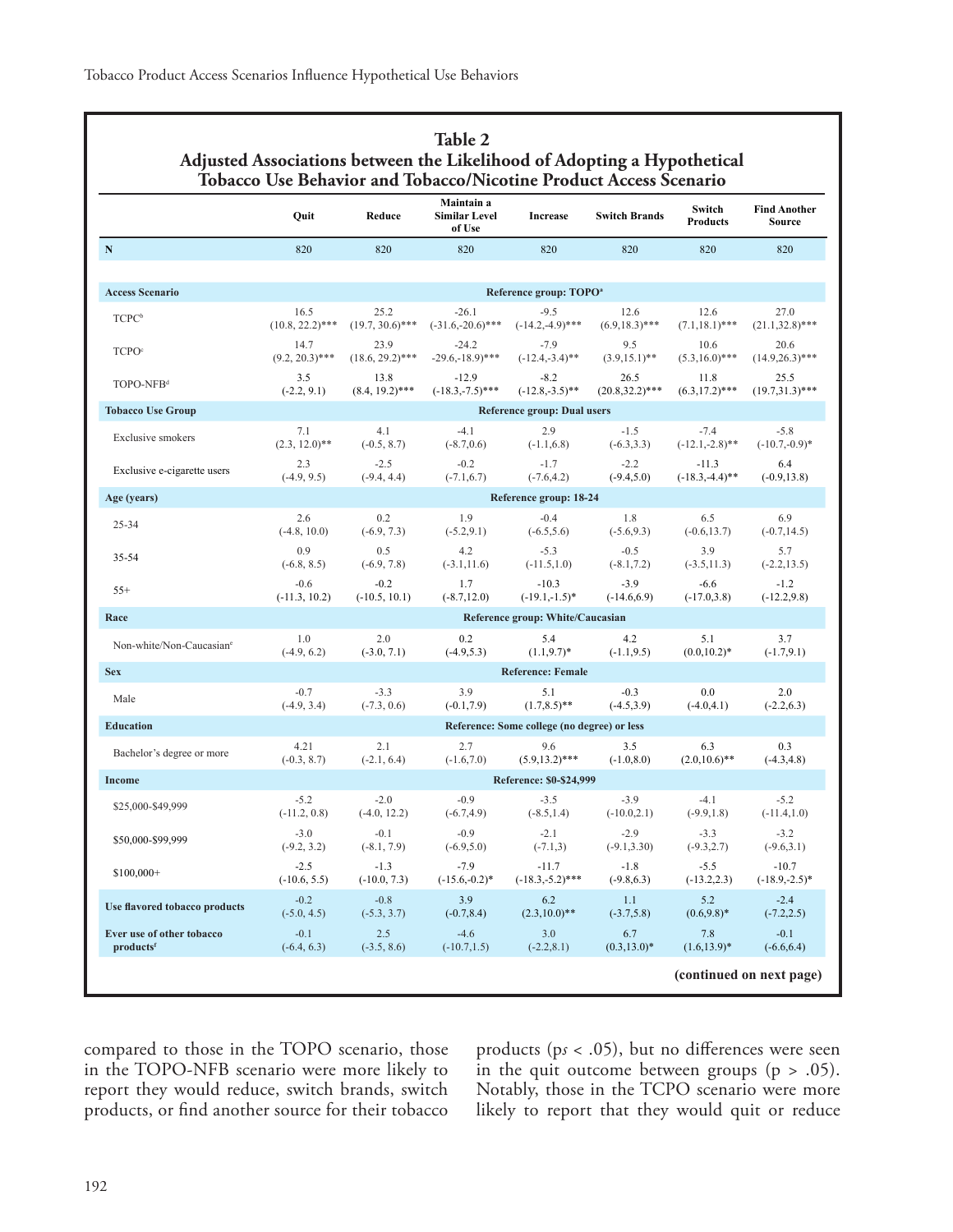| Table 2 ( <i>continued</i> )                                             |
|--------------------------------------------------------------------------|
| Adjusted Associations between the Likelihood of Adopting a Hypothetical  |
| <b>Tobacco Use Behavior and Tobacco/Nicotine Product Access Scenario</b> |

|                                                                        | Quit                                          | Reduce                      | Maintain a<br><b>Similar Level</b><br>of Use | <b>Increase</b>                | <b>Switch Brands</b>     | Switch<br><b>Products</b> | <b>Find Another</b><br><b>Source</b> |
|------------------------------------------------------------------------|-----------------------------------------------|-----------------------------|----------------------------------------------|--------------------------------|--------------------------|---------------------------|--------------------------------------|
| Weekly spending on tobacco/<br>nicotine products (past 30 days)        |                                               |                             |                                              | Reference group: \$0.00-\$1.99 |                          |                           |                                      |
| \$2.00-\$9.99                                                          | 0.3<br>$(-8.2, 8.9)$                          | 4.2<br>$(-4.0, 12.3)$       | $-5.6$<br>$(-13.8, 2.6)$                     | $-0.2$<br>$(-7.2, 6.8)$        | 0.8<br>$(-7.7, 9.4)$     | 42<br>$(-4.1, 12.5)$      | 2.7<br>$(-6.1, 11.4)$                |
| \$10.00-\$29.99                                                        | $-5.7$<br>$(-14.0, 2.7)$                      | $-0.1$<br>$(-8.1, 7.9)$     | $-7.5$<br>$(-15.5, 0.5)$                     | $-5.2$<br>$(-12.0, 1.7)$       | $-2.6$<br>$(-11.0, 5.8)$ | 2.5<br>$(-5.6, 10.6)$     | 2.5<br>$(-6.0, 11.0)$                |
| $$30.00+$                                                              | $-6.7$<br>$(-15.7, 2.2)$                      | $-1.3$<br>$(-10.0, 7.3)$    | $-8.6$<br>$(-17.2, 0.1)$                     | $-5.8$<br>$(-13.1, 1.5)$       | $-0.4$<br>$(-9.4, 8.6)$  | 2.2<br>$(-6.5, 10.9)$     | 3.3<br>$(-5.9, 12.5)$                |
| Seriously considering quitting<br>tobacco products in next 6<br>months | 23.9<br>$(19.6, 28.3)$ ***                    | 20.5<br>$(16.3, 24.7)$ ***  | $-12.1$<br>$(-16.3,-7.9)$ ***                | 2.6<br>$(-0.9, 6.2)$           | 2.3<br>$(-2.1, 6.7)$     | 6.7<br>$(2.5,10.9)$ **    | $-1.9$<br>$(-6.3, 2.6)$              |
| Daily use of tobacco products                                          | $-10.4$<br>$(-15.3,$<br>$-5.5$ <sup>***</sup> | $-5.4$<br>$(-10.1, -0.7)^*$ | 5.8<br>$(1.1, 10.5)^*$                       | $-2.6$<br>$(-6.6, 1.4)$        | 3.2<br>$(-1.7, 8.2)$     | 1.2<br>$(-3.6, 5.9)$      | 1.6<br>$(-3.4, 6.6)$                 |

**\*p < .05; \*\*p < .01; \*\*\*p < .001**

**Note.**

**Estimates represent the results of adjusted Seemingly Unrelated Regressions (SUR).** 

**a Tobacco retail stores open/Pharmacies open**

**b Tobacco retail stores closed/Pharmacies closed**

**c Tobacco retail stores closed/Pharmacies open**

**d Tobacco retail stores open but favorite brand unavailable/Pharmacies open**

**<sup>e</sup>Includes African American/Black, Asian, American Indian or Alaska Native, Native Hawaiian or Other Pacific Islander, multi-racial, and "other"**

**f Includes traditional cigars, pipes, cigarillos/filtered cigars, chewing tobacco or dip/snus, hookah/shisha, nicotine replacement products** 

their tobacco use, and less likely to maintain a similar level of use or switch brands, than those in the TOPO-NFB scenario (p*s* < .05).

#### **Adjusted Associations between Tobacco/ Nicotine Access Scenarios and Likelihood of Adopting Prospective Tobacco Use Behaviors**

Following adjustment for demographics, actual tobacco use, and purchasing characteristics, those in the TCPC and TCPO scenarios (vs. TOPO) were significantly more likely to report intentions to quit, reduce, switch brands, switch products, and find other sources of tobacco/nicotine products. Similarly, those in the TCPC and TCPO scenarios were significantly less likely to maintain a similar level of use or increase use than those in the TOPO scenario (p*s* < .001; Table 2). For example, those in the TCPC scenario were 16.5 *percentage points* more likely to "quit all tobacco use" than those in the TOPO scenario ( $\hat{\beta} = 16.5$ , p < .001). Further, compared to the TOPO scenario, those in the TO-PO-NFB scenario were more likely to respond that

they would reduce, switch brands, switch products, and find another source for their tobacco products (p*s* < .001) and less likely to maintain a similar level of use  $(p < .001)$  or increase use  $(p < .01)$ . There was no statistically significant difference between the TOPO and TOPO-NFB groups in regards to their likelihood of quitting  $(p > .05)$ . Post-estimation chi-squares confirmed that the TCPC  $(\chi^2 =$ 231.61, p < .001), TCPO  $(\chi^2 = 177.21, p < .001)$ , and TOPO-NFB  $(\chi^2 = 198.72, p < .001)$  scenarios were each jointly significant when tested across the 7 prospective tobacco use behavior outcomes suggesting a consistent pattern of associations of these access scenarios across the behavioral outcomes assessed.

Exclusive smokers ( $\hat{\beta}$  = -7.4, p < .01) and exclusive e-cigarette users ( $\hat{\beta}$  = -11.3, p < .01) were less likely to indicate that they would switch products than dual users. Similarly, compared to dual users, exclusive smokers were more likely to report that they would quit ( $\hat{\beta}$  = 7.1, p < .01) and less likely to find other sources for their tobacco/nicotine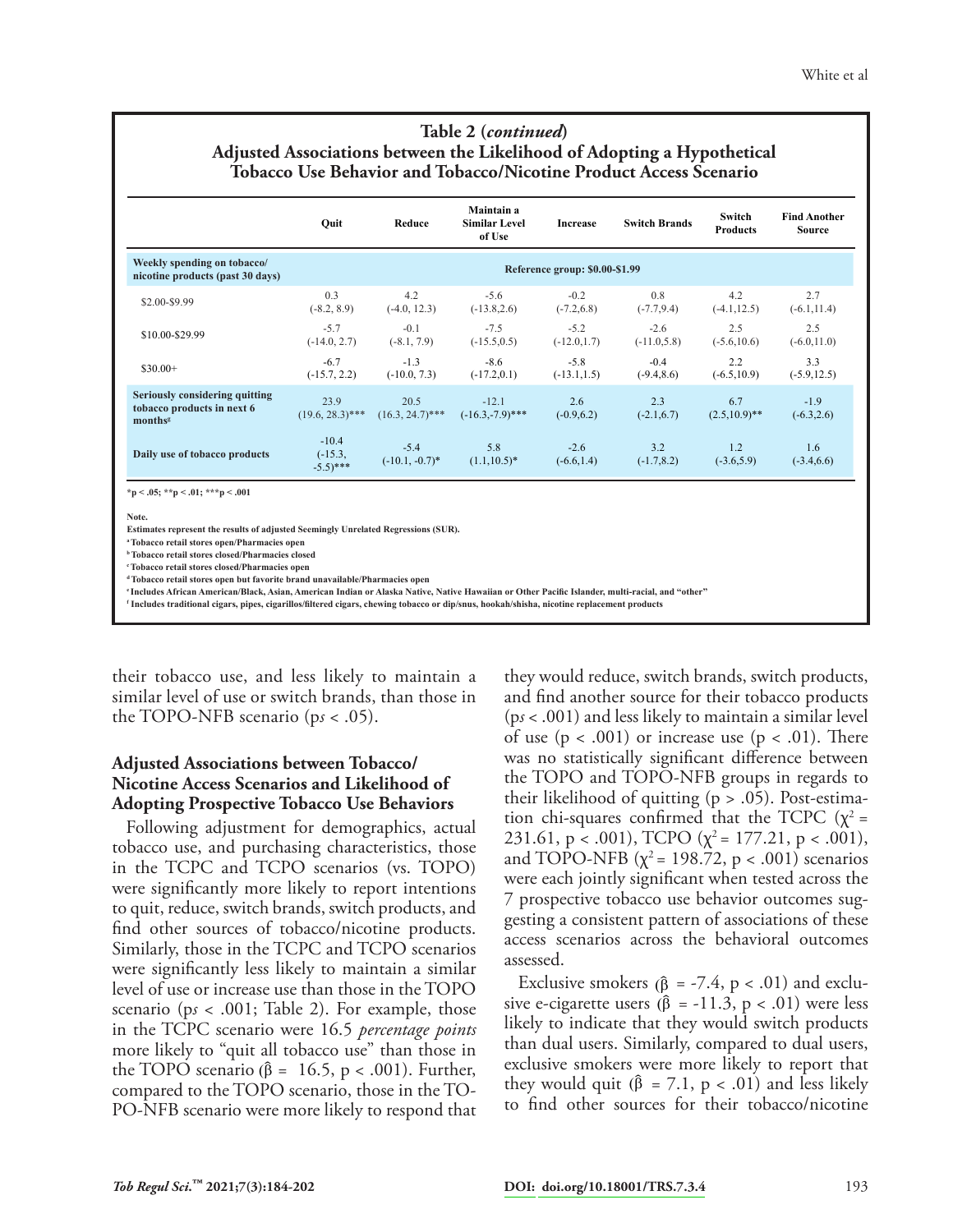products ( $\hat{\beta}$  = -5.8, p < .05). Both exclusive smoker status ( $\chi^2$  = 35.29, p < .001) and exclusive e-cigarette user status ( $\chi^2$  = 26.71, p < .001) were jointly significant across the 7 prospective tobacco use behavior outcomes suggesting tobacco use group was associated with the likelihood of adopting many of the prospective behavior responses.

Those who used flavored tobacco products were more likely to respond that they would increase use  $(\hat{\beta} = 6.2, p < .01)$ , as well as switch products  $(\hat{\beta} = 5.2, p < .05)$ , than those who did not report use of flavored tobacco products. Use of flavored tobacco products was jointly significant across all 7 prospective tobacco use behaviors ( $\chi^2$  = 18.30, p < .05) suggesting use of flavored tobacco products was commonly associated with the behavioral outcomes examined.

Daily users of tobacco products were less likely to report that they would quit  $(\hat{\beta} = -10.4, p < .001)$ and reduce  $(\hat{\beta} = -5.4, p < .05)$  tobacco/nicotine product use compared to those who only used tobacco products on "some days." Daily users were also more likely to endorse that they would maintain their current level of use ( $\hat{\beta}$  = 5.8, p < .05) than non-daily users. Daily user status was also jointly significant across all 7 prospective tobacco use behaviors ( $\chi^2$  = 23.91, p < .01).

Lastly, those who reported seriously considering quitting tobacco product use in the next 6 months were more likely to indicate they would quit ( $\hat{\beta}$  = 23.9, p < .001), reduce ( $\beta$  = 20.5, p < .001), and switch products ( $\hat{\beta}$  = 6.7, p < .01) compared to those who were not considering quitting in the next 6 months. This group was also less likely to report that they would maintain a similar level of use ( $\hat{\beta}$  = -12.1, p < .001). Seriously considering quitting tobacco product use in the next 6 months was jointly significant across all 7 of the prospective tobacco use behavior outcomes ( $\chi^2$  = 134.66, p < .001). See Supplementary Table 2 for detailed information on the quit interests of daily dual users.

#### **DISCUSSION**

The results from this experiment provide evidence that access to tobacco products may significantly impact tobacco use behaviors among adult exclusive smokers, exclusive e-cigarette users, and dual users. However, our results also indicate that implementing policies that restrict access to tobacco retailers or a user's favorite brand may have unintended consequences including prompting affected users to switch the brands, products, and sources (eg, from physical retailers to friends, Internet, mail-order, etc) they use. Furthermore, these results suggest that the response of tobacco users to access restriction interventions is specific to a user's preferred class of tobacco product, flavor, degree of nicotine dependence, and stage of quitting. Finally, results indicate that loss of access to pharmacies and SCT does not appear to influence the impact of retailer availability on tobacco use behaviors.

These findings advance the existing literature by simultaneously characterizing how 3 potential tobacco access restriction polices – targeting tobacco retailers, pharmacies, and a user's favorite brand – may impact a broad set of prospective tobacco use behaviors independent of the unobserved confounding variables (eg, local attitudes regarding tobacco use, local non-retail related tobacco policies, retailer adherence to interventions, etc) that can hinder investigations conducted in a naturalistic setting. Importantly, our findings largely confirm what other investigators have found previously – that implementing access restrictions may nudge those already considering quitting to actually reduce their tobacco use (particularly less dependent users)<sup>18,19,39,43,44</sup> and that bans on specific products are generally effective in reducing use.<sup>24,25,28,29</sup> However, bans also may prompt affected users to seek out different tobacco products.<sup>26-29,45</sup> To our knowledge, however, these findings are extended for the first time to e-cigarette use behaviors and to dual users, constituting a novel contribution to the literature that merits validation and further investigation.

These findings have several important implications for regulatory policy. Of the 38 states with tobacco retail licensing laws, 20 do not include "electronic smoking devices" in their definitions of "tobacco products" and/or did not require a license to sell such devices.<sup>20,46</sup> The results of this study would suggest that an extension of licensing laws, paired with policies that regulate the number or distribution of licensed retailers, to cover the sale of e-cigarettes could be a useful strategy for deterring use of such products. Results reported here also suggest caution, as such action could prompt affected users to seek out other tobacco products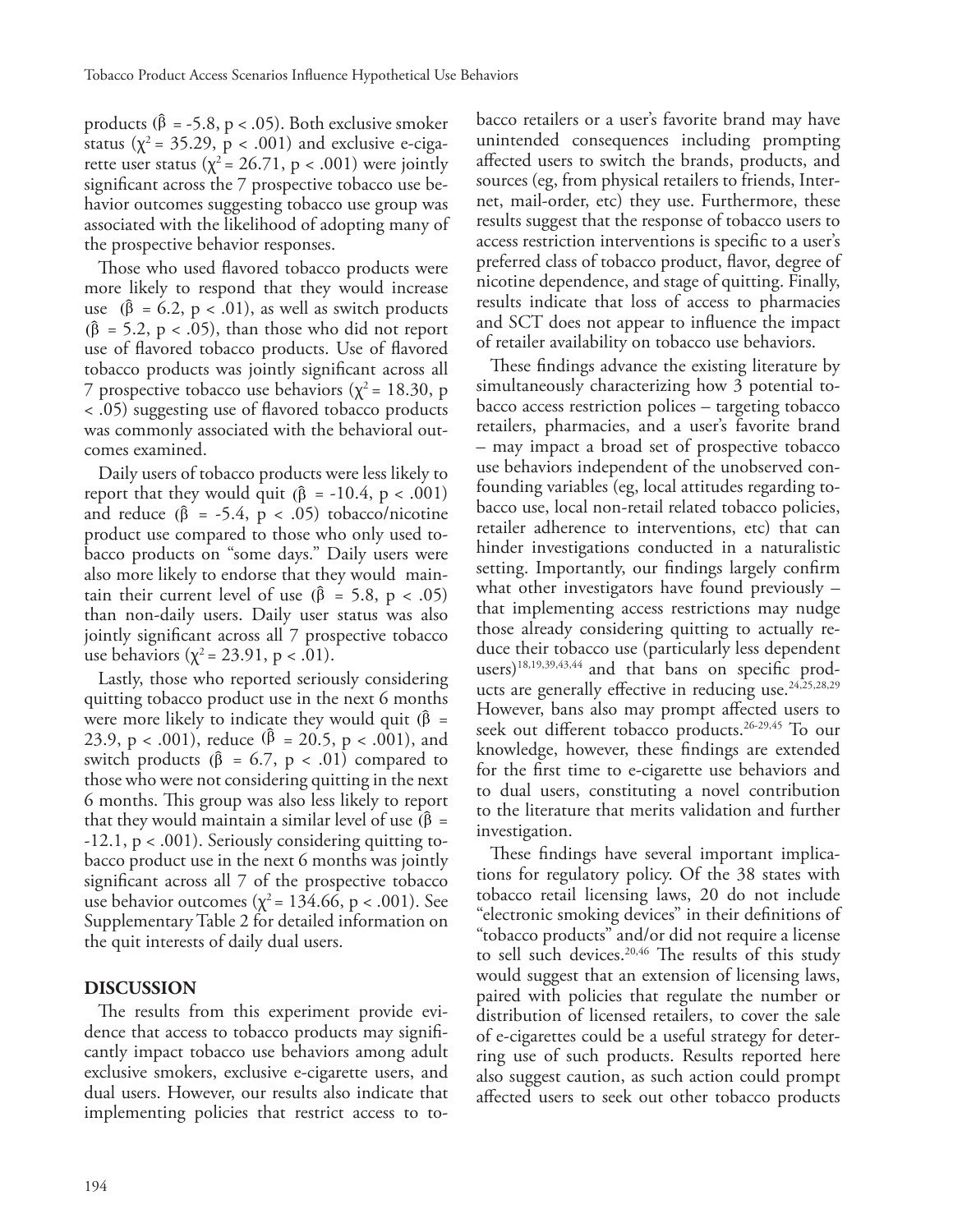that are not covered by similar retailer licensing and regulation.

Additionally, in this experiment when tobacco retailers and pharmacies were open but a respondent's favorite brand was unavailable, we found that respondents were more likely to say they would reduce their overall level of tobacco use and less likely to maintain or increase use compared to when retailers, pharmacies, and their favorite brand were all available. The scenario we crafted could be thought of as analogous to implementing regulations that restrict the sale of flavored tobacco products, tobacco products without PMTA approval, or disposable e-cigarettes like "Puff Bar."47 However, our results suggest that such an approach may not be as effective in reducing tobacco use or prompting quit attempts as policies that restrict access to tobacco retailers, potentially because affected users show a willingness to switch the brands and products they use.

#### **Limitations**

The results of this study should be considered alongside several important limitations. First, this study was designed to assess hypothetical tobacco use behaviors that tobacco users felt they would make under hypothetical access scenarios. Although the direction of the associations between tobacco access and tobacco use behaviors presented here may generalize outside of these hypothetical scenarios, we are unable to extrapolate these findings to ascertain the magnitude of the real-world response to access restrictions. Participants also faced no real-world consequences tied to their responses. The lack of material consequence for responses is in contrast to prior work utilizing discrete choice experiments<sup> $48,49$ </sup> or virtual storefronts,<sup>50,51</sup> which often reward participants with the products they select during experiments. This work's focus was not amenable to such real-world reinforcement. Nevertheless, the methods described here provide a valid, yet, convenient framework for predicting and comparing the responses of tobacco users to hypothetical access restrictions to tobacco products.

Second, this study was conducted online and recruitment was exclusively from established users of MTurk, which raises questions about the generalizability of these findings. Comparing the demographic profile our sample to the nationally

representative Population Assessment of Tobacco and Health (PATH) survey, this study's sample was determined to be largely similar,<sup>52-54</sup> but had a slightly higher proportion of white respondents, was slightly younger, and a larger share of respondents held college degrees. Thus, these results may be more applicable to younger tobacco users with higher levels of educational attainment.

Third, whereas the purpose of this work was to investigate use of tobacco and nicotine products, one should note that our question assessing past 30-day e-cigarette use did not explicitly ask respondents about past 30-day use of *nicotine-containing* e-cigarettes, nor was that a part of our pre-established inclusion criteria. The question read: "Have you used an e-cigarette in the past 30 days?" However, past 30-day e-cigarette users were subsequently asked about the nicotine concentration of their e-cigarettes and only 4 respondents reported "0 [mg/ml, mg, %]" and another 11 respondents entered non-numeric values.

Fourth, the present study included past 30-day tobacco users who were 18-20 years old, despite an increase in the US minimum age of purchase for tobacco products to age 21 in December 2019.55 Understanding the responses of young tobacco users (18-20-year-olds) to access restrictions constitutes important information considering evidence that minimum age of sale laws are not completely effective in preventing underage retail access to tobacco products<sup>56</sup> and the fact that most adult tobacco users report starting their tobacco use as teenagers or young adults.<sup>57</sup>

Finally, past use of NRT may have influenced participant responses under the hypothetical regulatory scenarios. We conducted sensitivity analyses to determine if any of the prospective tobacco use behaviors investigated here differed by past ever-use of nicotine replacement therapy (NRT). Although approximately one-third (36.1%) of our sample had used NRT at some point in the past, within each access scenario, mean responses to each of the prospective tobacco use behaviors did not tend to differ by NRT use history, although those who reported past ever-use of NRT appeared less likely to increase use in 3 of the access scenarios (TCPO, TOPO-NFB, and TOPO) (Supplementary Tables 3 and 4). Main findings of adjusted regressions were not sensitive to controlling for ever-use of NRT.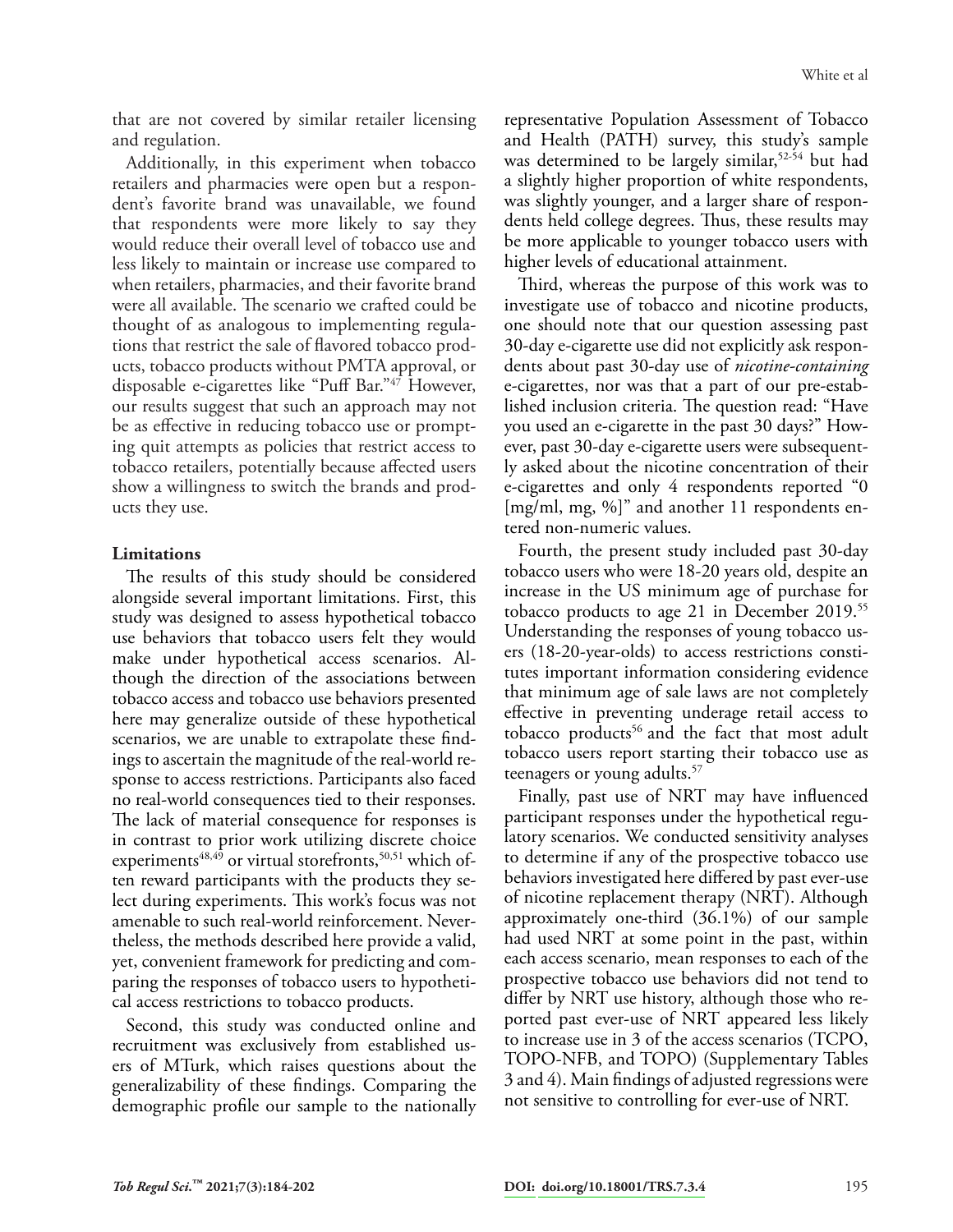#### **Conclusion**

Despite these limitations, the results reported here support the likelihood that access is an important determinant of tobacco use behaviors and that interventions limiting access to tobacco products have a role to play in the development of multipronged tobacco regulatory policy. These policies may be particularly helpful to those tobacco users with an established interest in quitting. Access restrictions also may push affected users toward substituting different types of tobacco products or seeking out tobacco from alternative sources. Before implementing any such policy, it would be prudent for regulators to prepare for this response.

Future research should build on our findings by examining how interventions restricting access to tobacco products can be implemented in ways that reduce potential unintended consequences. Additionally, future work could extend the methods described here to investigate other important regulatory questions surrounding access to tobacco products, including what impact access to e-cigarettes in pharmacies and/or reduced nicotine tobacco products might play. Finally, prior work has demonstrated that tobacco retailers are often concentrated in areas with higher proportions of African-American and Hispanic residents, as well as in communities with lower socioeconomic status.5,58-62 Consequently, if ease of access to tobacco products is an important factor in tobacco use behaviors, then policies that restrict access to tobacco products might help address the significant racialethnic health disparities observed in tobacco-related disease.<sup>63,64</sup> Investigating how subpopulations may respond under different access scenarios is merited, as is consideration for how such regulation could be used to reduce health disparities.

#### **IMPLICATIONS FOR TOBACCO REGULATION**

Federal, state, and local regulators of tobacco product markets have implemented policies restricting access to all tobacco products (eg, minimum distance of retail outlets from schools), certain classes of products (eg, minimum age sale laws for e-cigarettes, Massachusetts' temporary ban on the sale of e-cigarettes in 2019) and the types of products available within a class (eg, flavor bans for menthol cigarettes and e-cigarettes). Effects of these regulatory strategies have been mixed though, likely due to variation in the populations, settings, and interventions studied. The current study contributes to tobacco regulatory science by predicting and comparing the responses of smokers, e-cigarette users, and dual users to hypothetical changes in a range of existing and potential policies that restrict access to tobacco products, offering insights into the promise and pitfalls of such strategies.

#### **Human Subjects Approval Statement**

This study was reviewed by the Virginia Commonwealth University's Institutional Review Board and was approved as exempt (HM20017207).

#### **Conflict of Interest Disclosure Statement**

All authors have contributed to the manuscript in a meaningful way, and all have read and approved the manuscript. The authors have no conflicts of interest to disclose.

#### **Acknowledgements**

This work was supported by grant number U54DA036105 from the National Institute on Drug Abuse, grant number U54CA228110 from the National Cancer Institute of the National Institutes of Health and the Center for Tobacco Products of the US Food and Drug Administration, and by the University of Rochester CTSA award numbers TL1 TR002000 and UL1 TR002001 from the National Center for Advancing Translational Sciences of the National Institutes of Health. Additional support was provided by award number UL1TR002649 from the National Center for Research Resources. The content is solely the responsibility of the authors and does not necessarily represent the views of the NIH or the FDA. The funding source had no other role than financial support.

#### **References**

- 1.Hoffman SJ, Tan C. Overview of systematic reviews on the health-related effects of government tobacco control policies. *BMC Public Health.* 2015;15(1):744. doi:10.1186/ s12889-015-2041-6
- 2.National Research Council and Institute of Medicine. *Reducing Underage Drinking: A Collective Responsibility.* Washington, DC: The National Academies Press; 2004:158-185.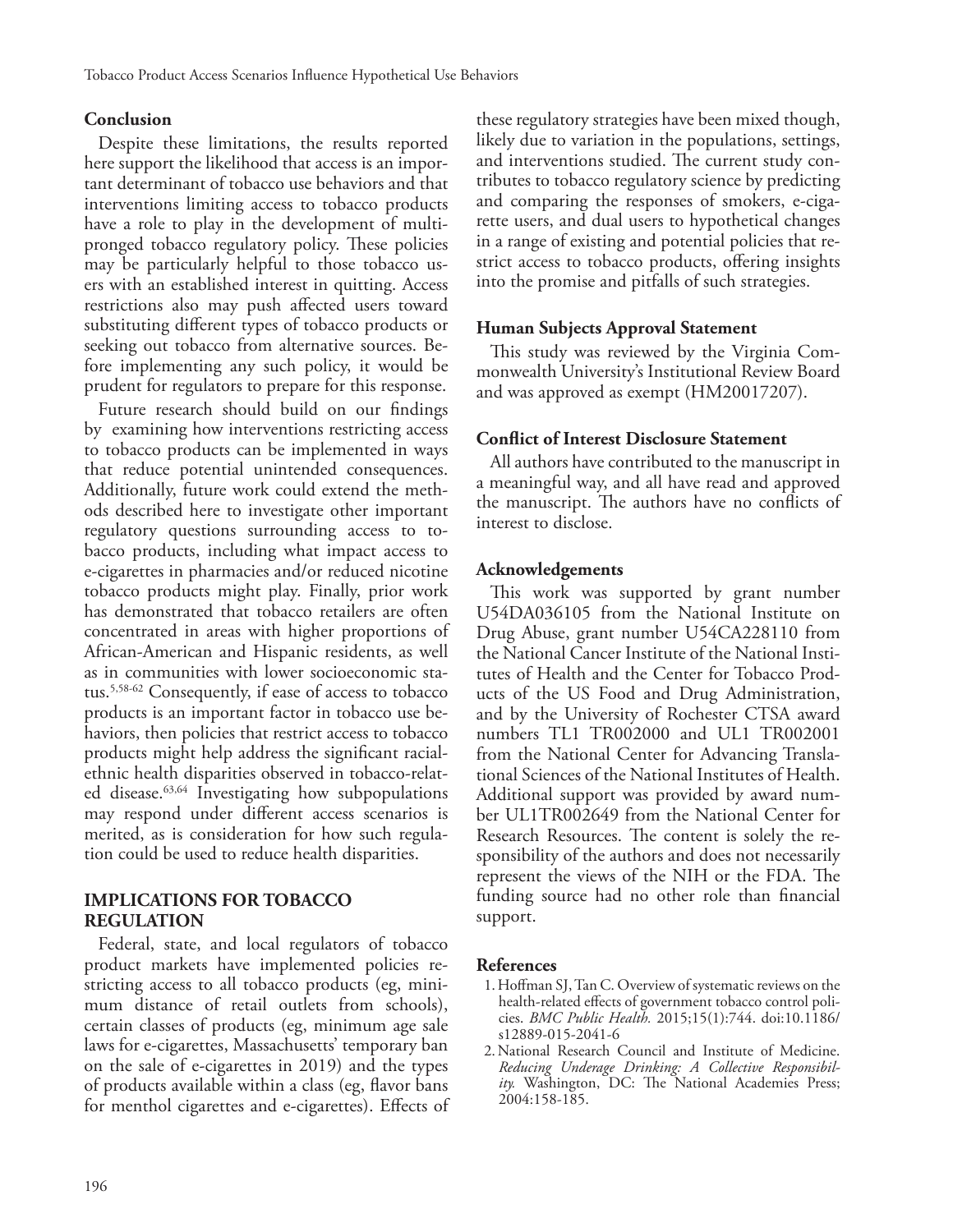- 3.Institute of Medicine. *Ending the Tobacco Problem: A Blueprint for the Nation.* Washington, DC: The National Academies Press; 2007:307.
- 4.Becker G. A theory of the allocation of time. *[Econ J.](http://www.ingentaconnect.com/content/external-references?article=0013-0133(1965)75:299L.493[aid=4968391])* [1965;75\(299\):493-517.](http://www.ingentaconnect.com/content/external-references?article=0013-0133(1965)75:299L.493[aid=4968391])
- 5.Hyland A, Travers MJ, Cummings KM, et al. Tobacco outlet density and demographics in Erie County, New York. *Am J Public Health.* 2003;93(7):1075-1076.
- 6.Chaloupka FJ, Pacula RL. Sex and race differences in young people's responsiveness to price and tobacco control policies. *Tob Control.* [1999;8\(4\):373-377.](http://www.ingentaconnect.com/content/external-references?article=0964-4563(1999)8:4L.373[aid=1585702])
- 7.US Centers for Disease Control and Prevention. Response to increases in cigarette prices by race/ethnicity, income, and age groups – United States, 1976-1993. *[MMWR](http://www.ingentaconnect.com/content/external-references?article=0149-2195(1998)47:29L.605[aid=11382199]) [Morb Mortal Wkly Rep.](http://www.ingentaconnect.com/content/external-references?article=0149-2195(1998)47:29L.605[aid=11382199])* 1998;47(29):605-609.
- 8.Pearson AL, Cleghorn CL, Van Der Deen FS, et al. Tobacco retail outlet restrictions: health and cost impacts from multistate life-table modelling in a national population. *Tob Control.* 2017;26(5):579-585.
- 9.Pollay R. More than meets the eye: on the importance of retail cigarette merchandising. *Tob Control.*  2007;16(4):270-274.
- 10.Hausman J, Leibtag E. Consumer benefits from increased competition in shopping outlets: measuring the effect of Wal-Mart*. J Appl Econ.* 2007;22(1):1157-1177.
- 11.Luke DA, Sorg AA, Combs T, et al. Tobacco retail policy landscape: a longitudinal survey of US states. *Tob Control.*  2016;25(Suppl 1):i44-i51.
- 12.Conway J. Market share of e-cigarette retail channels in the United States in 2019. [https://www.statista.com/](http://www.statista.com/) statistics/1096446/us-e-cigarette-retail-channel-marketshare/. Published November 2019. Accessed January 18, 2021.
- 13.US Centers for Disease Control and Prevention. Internet Cigarette Vendors*.* [https://www.cdc.gov/prc/study](http://www.cdc.gov/prc/study-findings/research-briefs/internet-cigarette-vendors-study.htm)[findings/research-briefs/internet-cigarette-vendors-study.](http://www.cdc.gov/prc/study-findings/research-briefs/internet-cigarette-vendors-study.htm) [htm.](http://www.cdc.gov/prc/study-findings/research-briefs/internet-cigarette-vendors-study.htm) Published April 19, 2018. Accessed January18, 2021.
- 14.Golden SD, Kuo TM, Kong AY, et al. County-level associations between tobacco retailer density and smoking prevalance in the USA, 2012. *Prev Med Rep.* 2016;17(1):101005[. doi:10.1016/j.pmedr.2019.101005](http://dx.doi.org/10.1016/j)
- 15. Chuang YC, Cubbin C, Ahn D, Winkleby MA. Effects of neighbourhood socioeconomic status and convenience store concentration on individual level smoking. *[J Epide](http://www.ingentaconnect.com/content/external-references?article=0143-005x(2005)59:7L.568[aid=9520425])[miol Community Health.](http://www.ingentaconnect.com/content/external-references?article=0143-005x(2005)59:7L.568[aid=9520425])* 2005;59(7):568-573.
- 16.Lipperman-Kreda S, Grube JW, Friend KB. Local tobacco policy and tobacco outlet density: associations with youth smoking. *J Adolesc Health.* 2012;50(6):547-552.
- 17.Novak SP, Reardon SF, Raudenbush SW, Buka SL. Retail tobacco outlet density and youth cigarette smoking: a propensity-modeling approach. *Am J Public Health.*  2006;96(4):670-676.
- 18.Halonen JI, Kivimäki M, Kouvonen A, et al. Proximity to a tobacco store and smoking cessation: a cohort study. *Tob Control.* 2014;23(2):146-151.
- 19.Reitzel LR, Cromley EK, Li Y, et al. The effect of tobacco outlet density and proximity on smoking cessation. *Am J Public Health.* 2011;101(2):315-320.
- 20.Legal Resource Center for Public Health Policy. 50 State Survey of Tobacco Licesning Requirements*.* https://www. law.umaryland.edu/media/SOL/pdfs/Programs/Public-

Health-Law/50%20State%20Survey%20of%20Tobacco%20Licensing%20Requirements%20FINAL%20 (January%202020).pdf. Published January 2020. Accessed January 18, 2021.

- 21. Scully M, McCarthy M, Zacher M, et al. Density of tobacco retail outlets near schools and smoking behaviour among secondary school students. *[Aust N Z J Public](http://www.ingentaconnect.com/content/external-references?article=1326-0200(2013)37:6L.574[aid=11382196])  Health.* [2013;37\(6\):574-578.](http://www.ingentaconnect.com/content/external-references?article=1326-0200(2013)37:6L.574[aid=11382196])
- 22. Pearce J, Hiscock R, Moon G, Barnett R. The neighbourhood effects of geographical access to tobacco retailers on individual smoking behaviour. *J Epidemiol Community Health.* 2009;63(1):69-77.
- 23.Cork K. *Leading from Up North: How Canada the Menthol Tobacco Problem*. St. Paul, MN: Public Health Law Center; 2017:6-12. [https://www.publichealthlawcenter.](http://www.publichealthlawcenter.org/sites/default/files/resources/tclc-Canadian-Menthol-CaseStudy-2017.pdf) [org/sites/default/files/resources/tclc-Canadian-Menthol-](http://www.publichealthlawcenter.org/sites/default/files/resources/tclc-Canadian-Menthol-CaseStudy-2017.pdf)[CaseStudy-2017.pdf.](http://www.publichealthlawcenter.org/sites/default/files/resources/tclc-Canadian-Menthol-CaseStudy-2017.pdf) Published May 2017. Accessed March 27, 2021.
- 24.Chaiton M, Schwartz R, Shuldiner J, et al. Evaluating a real world ban on menthol cigarettes: an interrupted timeseries analysis of sales. *Nicotine Tob Res.* 2020;22(4):576- 579.
- 25.Chaiton MO, Nicolau I, Schwartz R, et al. Ban on menthol-flavoured tobacco products predicts cigarette cessation at 1 year: a population cohort study. *Tob Control.*  2019;29(3):341-347.
- 26.Chaiton M, Papadhima I, Schwartz R, et al. Product substitution after a real world menthol ban: a cohort study. *Tob Regul Sci.* 2020;6(3):205-212.
- 27.Carpenter C, Nguyen H. Intended and unintended effects of banning menthol cigarettes. National Bureau of Economic Research Working Paper Series Number 26811. 2020:5-35. [https://www.nber.org/papers/w26811.](http://www.nber.org/papers/w26811) Published February 2020. Accessed March 26, 2021.
- 28.Courtemanche CJ, Palmer MK, Pesko MF. Influence of the flavored cigarette ban on adolescent tobacco use. *Am J Prev Med.* 2017;52(5):e139-e146. [doi:10.1016/j.](http://dx.doi.org/10.1016/j) amepre.2016.11.019
- 29.Yang Y, Lindblom EN, Salloum RG, Ward KD. The impact of a comprehensive tobacco product flavor ban in San Francisco among young adults. *Addict Behav Rep.*  2020;11(1):100273[. doi:10.1016/j.abrep.2020.100273](http://dx.doi.org/10.1016/j)
- 30.Long J. California is second state to prohibt flavored tobacco product sales. [https://www.publichealthlawcenter.](http://www.publichealthlawcenter) org/blogs/2020-08-28/california-second-state-prohibitflavored-tobacco-product-sales. Published January 25, 2021. Accessed March 26, 2021.
- 31.US Food and Drug Administration. Premarket tobacco product applications. [https://www.fda.gov/tobacco](http://www.fda.gov/tobacco-)products/market-and-distribute-tobacco-product/premarket-tobacco-product-applications#:~:text=A%20 PMTA%20must%20provide%20scientific,FDA%20 considers%2C%20among%20other%20 things%3A&text=The%20methods%2C%20 facilities%2C%20and%20controls,pack%20the%20 new%20tobacco%20product. Published September 11, 2020. Accessed January 18, 2021.
- 32.US Food and Drug Administration. FDA warns firms to remove unauthroized e-liquid products from market in first letters issued to manufacturers that did not submit premarket applications by deadline*.* [https://www.fda.](http://www.fda) gov/news-events/press-announcements/fda-warns-firms-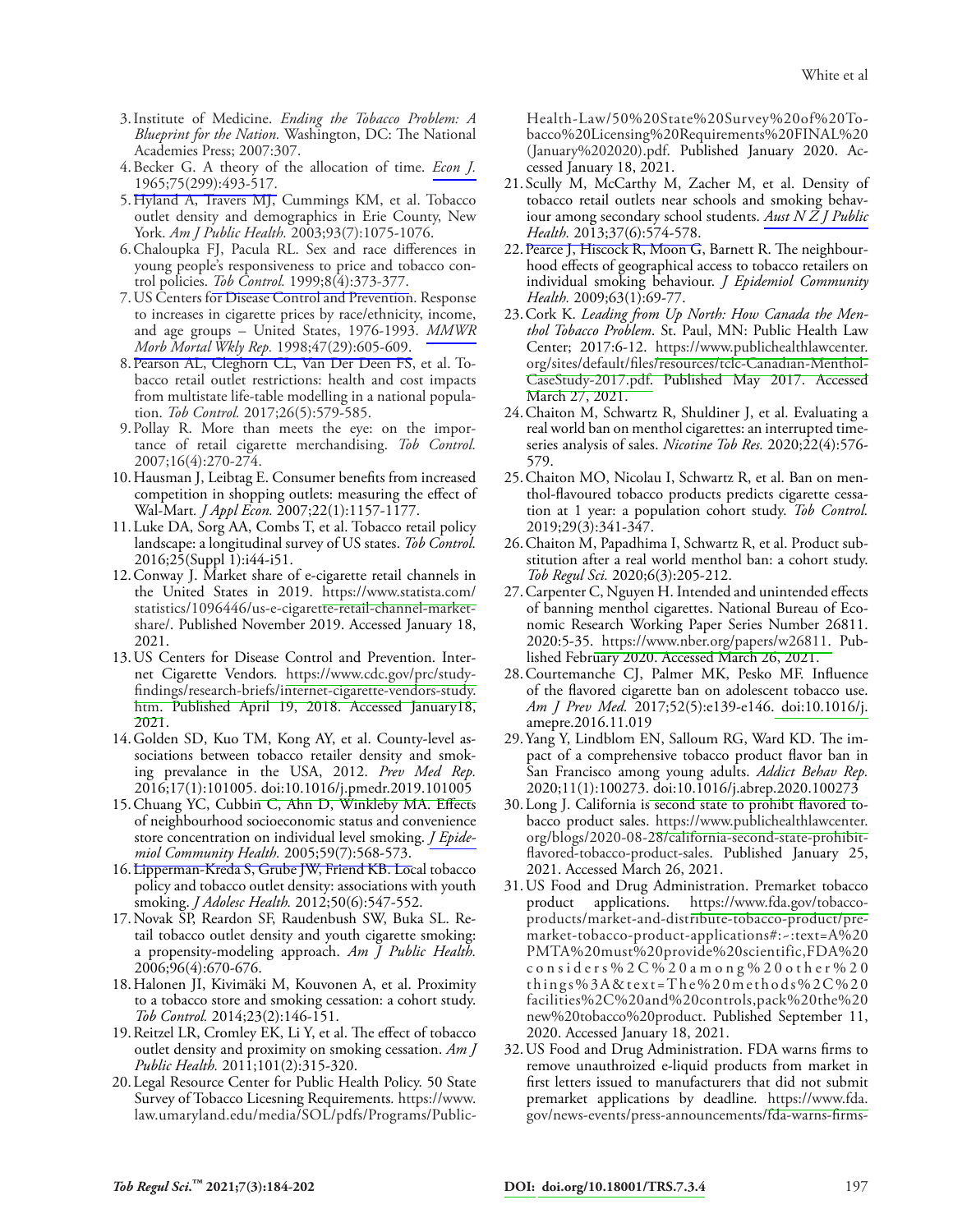remove-unauthorized-e-liquid-products-market-firstletters-issued-manufacturers-did. Published January 15, 2021. Accessed January 18, 2021.

- 33.Mantley D, Barroso C, Kelder B, Kelder S. Retail access to e-cigarettes and frequency of e-cigarette use in high school students. *Tob Regul Sci.* 2019;5(3):280-290.
- 34.Giovenco D, Casseus M, Duncan D, et al. Association between electronic cigarette marketing near schools and e-cigarette use among youth. *J Adolesc Health.*  2016;59(6):627-634.
- 35.Cantrell J, Pearson J, Anesetti-Rothermel A, et al. Tobacco retail outlet density and young adult tobacco initiation. *Nicotine Tob Res*. 2016;18(2):130-137.
- 36.King J, Wagoner K, Suerken C, et al. Are waterpipe café, vape shop, and traditional tobacco retailer locations associated with community composition and young adult tobacco use in North Carolina and Virginia? *Subst Use Misuse*. 2020;14(1):2395-2402.
- 37.Buckell J, Marti J, Sindelar J. Should flavours be banned in cigarettes and e-cigarettes? Evidence on adult smokers and recent quitters from a discrete choice experiment. *Tob Control.* 2019;28(1):168-175.
- 38.Kenkel D, Peng S, Pesko M, Wang H. Mostly harmless regulation? Electronic cigarettes, public policy and consumer welfare. National Bureau of Economic Research Working Paper Series Number 23710. 2017:17- 32. [https://www.nber.org/system/files/working\\_papers/](http://www.nber.org/system/files/working_papers/w23710/w23710.pdf) [w23710/w23710.pdf.](http://www.nber.org/system/files/working_papers/w23710/w23710.pdf) Published 2017. Accessed March 26, 2021.
- 39. Snider S, Cummings K, Bickel W. Behavioral economic substitution between conventional cigarettes and e-cigarettes differs as a function of the frequency of e-cigarette use. *Drug Alcohol Depend.* 2017;177(1):14-22.
- 40.Johnson M, Johnson P, Rass O, Pacek L. Behavioral economic substitutability of e-cigarettes, tobacco cigarettes, and nicotine gum. *J Psychopharmacol.* 2017;31(7):851- 860.
- 41.Cotti CD, Courtemanche CJ, Nesson T, et al. The effects of e-cigarette taxes on e-cigarette prices and tobacco product sales: evidence from retail panel data. National Bureau of Economic Research Working Paper Number 26724. 2020:6-32. [https://www.nber.org/system/files/](http://www.nber.org/system/files/working_papers/w26724/w26724.pdf) [working\\_papers/w26724/w26724.pdf.](http://www.nber.org/system/files/working_papers/w26724/w26724.pdf) Published January 2020. Accessed March 26, 2021.
- 42.Zellner A. An efficient method of estimating seemingly unrelated regressions and tests for aggregation bias. *[J Am](http://www.ingentaconnect.com/content/external-references?article=0162-1459(1962)57:298L.348[aid=3110302])  Stat Assoc.* [1962;57\(298\):348-368.](http://www.ingentaconnect.com/content/external-references?article=0162-1459(1962)57:298L.348[aid=3110302])
- 43.Paul CL, Mee KJ, Judd TM, et al. Anywhere, anytime: retail access to tobacco in New South Wales and its potential impact on consumption and quitting. *Soc Sci Med.*  2010;71(4):799-806.
- 44.Chaiton M, Mecredy G, Cohen J. Tobacco retail availability and risk of relapsing among smokers who make a quit attempt: a population-based cohort study. *Tob Control.* 2018;27(2):163-169.
- 45.Diaz D, Donovan M, Schillo B, Vallone D. Menthol ecigarette sales rise following 2020 FDA guidance. *Tob Control.* 2020 Sep 23;tobaccocontrol-2020-056053. [doi:10.1136/tobaccocontrol-2020-056053](http://dx.doi.org/10.1136/tobaccocontrol) [Online ahead of print]
- 46.Counter Tobacco*.* Licensing, zoning, and retailer density*.* https://countertobacco.org/policy/licensing-and-

zoning/#:~:text=As%20of%202019%2C%2038%20 states,state%20overview%20of%20licensing%20laws. Published 2020. Accessed January 18, 2021.

- 47.US Food and Drug Administration. FDA notifies companies, including Puff Bar, to remove flavored disposable e-cigarettes and youth-appealing e-liquids from market for not having required authroization. [https://www.fda.](http://www.fda) gov/news-events/press-announcements/fda-notifies-companies-including-puff-bar-remove-flavored-disposable-ecigarettes-and-youth. Published July 20, 2020. Accessed January 18, 2021.
- 48.Regmi K, Kaphle D, Timiilshina S, Tuha N. Application of discrete-choice experiment methods in tobacco control: a systematic review. *Pharmacoecon Open.* 2018;2:5- 17.
- 49.Tidey J, Cassidy R, Miller M, Smith T. Behavioral economic laboratory research in tobacco regulatory science. *Tob Regul Sci.* 2016;2(4):440-451.
- 50.Dutra L, Nonnemaker J, Bradfield B, et al. Antismoking advertisements and price promotions and their association with the urge to smoker and purchases in a virtual convenice store: randomized experiment. *J Med Internet Res.* 2019;21(10):e14143.
- 51.Guillory J, Kim A, Nonnemaker J, et al. Effect of menthol cigarette and other menthol tobacco product bans on tobacco purchases in the RTI iShoppe virtual convenince store. *Tob Control.* 2019;29(4):452-459.
- 52.Coleman BN, Rostron B, Johnson SE, et al. Electronic cigarette use among US adults in the Population Assessment of Tobacco and Health (PATH) Study, 2013-2014. *Tob Control.* 2017;26(e2):e117-e126.
- 53.Hyland A, Ambrose BK, Conway KP, et al. Design and methods of the Population Assessment of Tobacco and Health (PATH) Study. *Tob Control.* 2017;26(4):371-378.
- 54.Kasza KA, Ambrose BK, Conway KP, et al. Tobaccoproduct use by adults and youths in the United States in 2013 and 2014. *N Engl J Med.* 2017;376(4):342-353.
- 55.US Food and Drug Administration. Tobacco 21. https:// [www.fda.gov/tobacco-products/retail-sales-tobacco](http://www.fda.gov/tobacco-products/retail-sales-tobacco-)products/tobacco-21. Published February 12, 2020. Accessed January 18, 2021.
- 56.Winickofff J, Hartman L, Chen M, et al. Retail impact of raising tobacco sales age to 21 years. *Am J Public Health.*  2014;104(1):e18-e21.
- 57.US Department of Health and Human Services. *Preventing Tobacco Use Among Youth and Young Adults.* Atlanta, GA: US Centers for Disease Control and Prevention; 2012:131-165.
- 58.Peterson NA, Lowe JB, Reid RJ. Tobacco outlet density, cigarette smoking prevalence, and demographics at the county level of analysis. *Subst Use Misuse.*  2005;40(11):1627-1635.
- 59. Schneider JE, Reid RJ, Peterson NA, et al. Tobacco outlet density and demographics at the tract level of analysis in Iowa: implications for environmentally based prevention initiatives. *Prev Sci.* 2005;6(4):319-325.
- 60.Reid RJ, Peterson NA, Lowe JB, Hughey J. Tobacco outlet density and smoking prevalence: does racial concentration matter? *Drugs (Abingdon Engl).* 2005;12(3):233- 238.
- 61.Ribisl KM, Luke DA, Bohannon DL, et al. Reducing disparities in tobacco retailer density by banning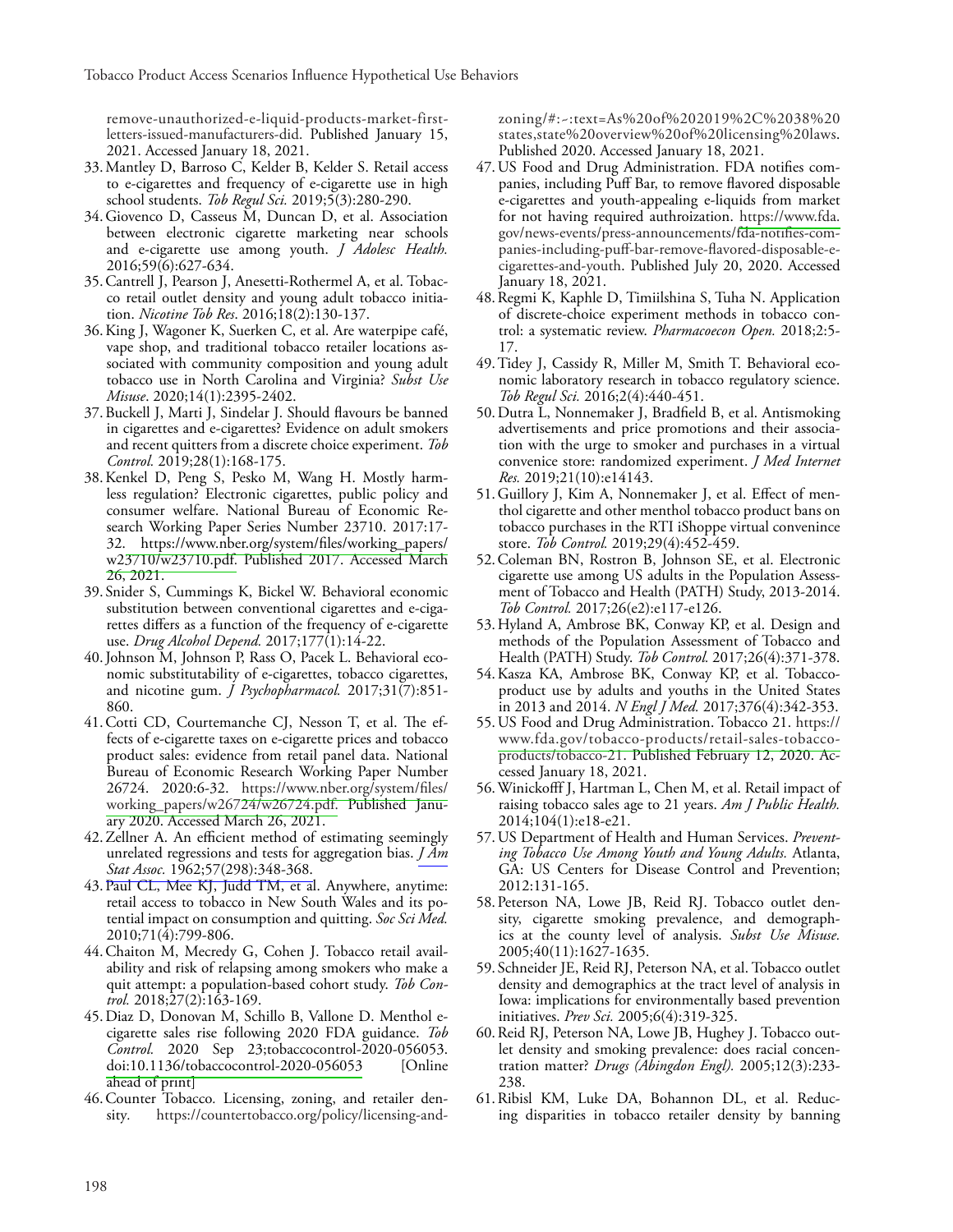tobacco product sales near schools. *Nicotine Tob Res.*  2017;19(2):239-244.

- 62.Rodriguez D, Carlos HA, Adachi-Mejia AM, et al. Predictors of tobacco outlet density nationwide: a geographic analysis. *Tob Control.* 2013;22(5):349-355.
- 63. Simmons VN, Pineiro B, Hooper M, et al. Tobacco-re-

lated health disparities across the cancer care continuum. *Cancer Control.* 2016;23(4):434-441.

64.US Department of Health and Human Services. *Tobacco Use Among US Racial/Ethnic Minority Groups: A Report of the Surgeon General*. 1998 Executive Summary. *Tob Control.* 1998;7(2):198-209.

#### **Bios for remaining authors:**

*Dongmei Li, Professor, Roswell Park Comprehensive Cancer Center, Western New York Center for Research on Flavored Tobacco, Buffalo, NY, United States. Cosima Hoetger, Graduate Research Assistant, Virginia Commonwealth University, Center for the Study of Tobacco Products, Richmond, VA, United States. Richard O'Connor, Professor, Roswell Park Comprehensive Cancer Center, Western New York Center for Research on Flavored Tobacco, Buffalo, NY, United States. Rebecca C. Lester, Project Coordinator, Virginia Commonwealth University, Center for the Study of Tobacco Products, Richmond, VA, United States. Daniel Croft, Assistant Professor, Roswell Park Comprehensive Cancer Center, Western New York Center for Research on Flavored Tobacco, Buffalo, NY, United States. Megan Underwood, Research Assistant, Virginia Commonwealth University, Center for the Study of Tobacco Products, Richmond, VA, United States. Scott McIntosh, Associate Professor, Roswell Park Comprehensive Cancer Center, Western New York Center for Research on Flavored Tobacco, Buffalo, NY, United States. Alison Breland, Associate Research Professor, Virginia Commonwealth University, Center for the Study of Tobacco Products, Richmond, VA, United States. Liane Schneller, Postdoctoral Fellow, Roswell Park Comprehensive Cancer Center, Western New York Center for Research on Flavored Tobacco, Buffalo, NY, United States. Caroline O. Cobb, Associate Professor, Virginia Commonwealth University, Center for the Study of Tobacco Products, Richmond, VA, United States. Andrew J. Barnes, Associate Professor, Virginia Commonwealth University, Center for the Study of Tobacco Products, Richmond, VA, United States.*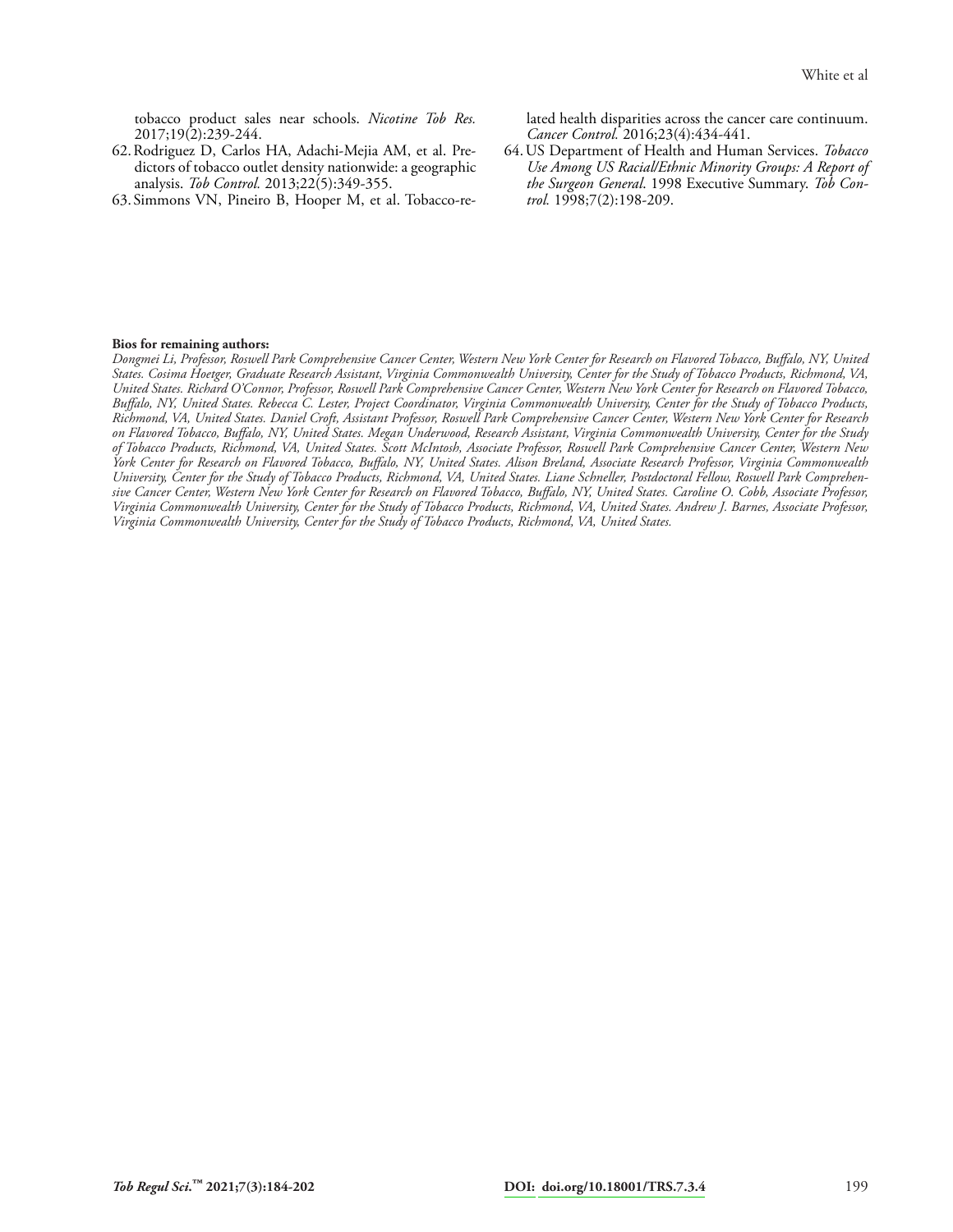|                                        | Tukey's Honestly Significant Difference (HSD) Test Results Comparing<br>Means for the Likelihood of Adopting Prospective Tobacco Use<br>Behaviors between Experimental Access Scenarios | <b>Supplementary Table 1</b>                         |
|----------------------------------------|-----------------------------------------------------------------------------------------------------------------------------------------------------------------------------------------|------------------------------------------------------|
| <b>Group vs Group</b>                  | in means                                                                                                                                                                                | Difference HSD <sup>a</sup> Test<br><b>Statistic</b> |
| Quit                                   |                                                                                                                                                                                         |                                                      |
| <b>TCPC vs TCPO</b>                    | 2.15                                                                                                                                                                                    | 0.95                                                 |
| <b>TCPC vs TOPO-NFB</b>                | 12.3                                                                                                                                                                                    | 5.47*                                                |
| <b>TCPC vs TOPO</b>                    | 15.8                                                                                                                                                                                    | $7.00*$                                              |
| <b>TCPO vs TOPO-NFB</b>                | 10.2                                                                                                                                                                                    | $4.51*$                                              |
| <b>TCPO</b> vs TOPO                    | 13.7                                                                                                                                                                                    | $6.05*$                                              |
| TOPO-NFB vs TOPO                       | 3.5                                                                                                                                                                                     | 1.54                                                 |
| Reduce                                 |                                                                                                                                                                                         |                                                      |
| <b>TCPC vs TCPO</b>                    | 1.5                                                                                                                                                                                     | 0.72                                                 |
| <b>TCPC vs TOPO-NFB</b>                | 10.6                                                                                                                                                                                    | $5.10*$                                              |
| <b>TCPC vs TOPO</b>                    | 24.6                                                                                                                                                                                    | 11.78*                                               |
| <b>TCPO vs TOPO-NFB</b>                | 9.1                                                                                                                                                                                     | $4.38*$                                              |
| <b>TCPO</b> vs TOPO                    | 23.1                                                                                                                                                                                    | $11.06*$                                             |
| TOPO-NFB vs TOPO                       | 14.0                                                                                                                                                                                    | $6.68*$                                              |
| <b>Maintain a Similar Level of Use</b> |                                                                                                                                                                                         |                                                      |
| <b>TCPC vs TCPO</b>                    | 1.4                                                                                                                                                                                     | 0.68                                                 |
| <b>TCPC vs TOPO-NFB</b>                | 12.7                                                                                                                                                                                    | $6.32*$                                              |
| <b>TCPC vs TOPO</b>                    | 25.3                                                                                                                                                                                    | 12.59*                                               |
| <b>TCPO vs TOPO-NFB</b>                | 11.3                                                                                                                                                                                    | $5.64*$                                              |
| <b>TCPO</b> vs TOPO                    | 24.0                                                                                                                                                                                    | $11.91*$                                             |
| TOPO-NFB vs TOPO                       | 12.6                                                                                                                                                                                    | $6.28*$                                              |
| Increase                               |                                                                                                                                                                                         |                                                      |
| TCPC vs TCPO                           | 0.8                                                                                                                                                                                     | 0.47                                                 |
| <b>TCPC vs TOPO-NFB</b>                | 2.4                                                                                                                                                                                     | 1.30                                                 |
| <b>TCPC vs TOPO</b>                    | 9.6                                                                                                                                                                                     | $5.28*$                                              |
| <b>TCPO vs TOPO-NFB</b>                | 1.5                                                                                                                                                                                     | 0.84                                                 |
| <b>TCPO</b> vs TOPO                    | 8.7                                                                                                                                                                                     | 4.82*                                                |
| TOPO-NFB vs TOPO                       | 7.2                                                                                                                                                                                     | 3.98*                                                |
|                                        | (continued on next column)                                                                                                                                                              |                                                      |
|                                        |                                                                                                                                                                                         |                                                      |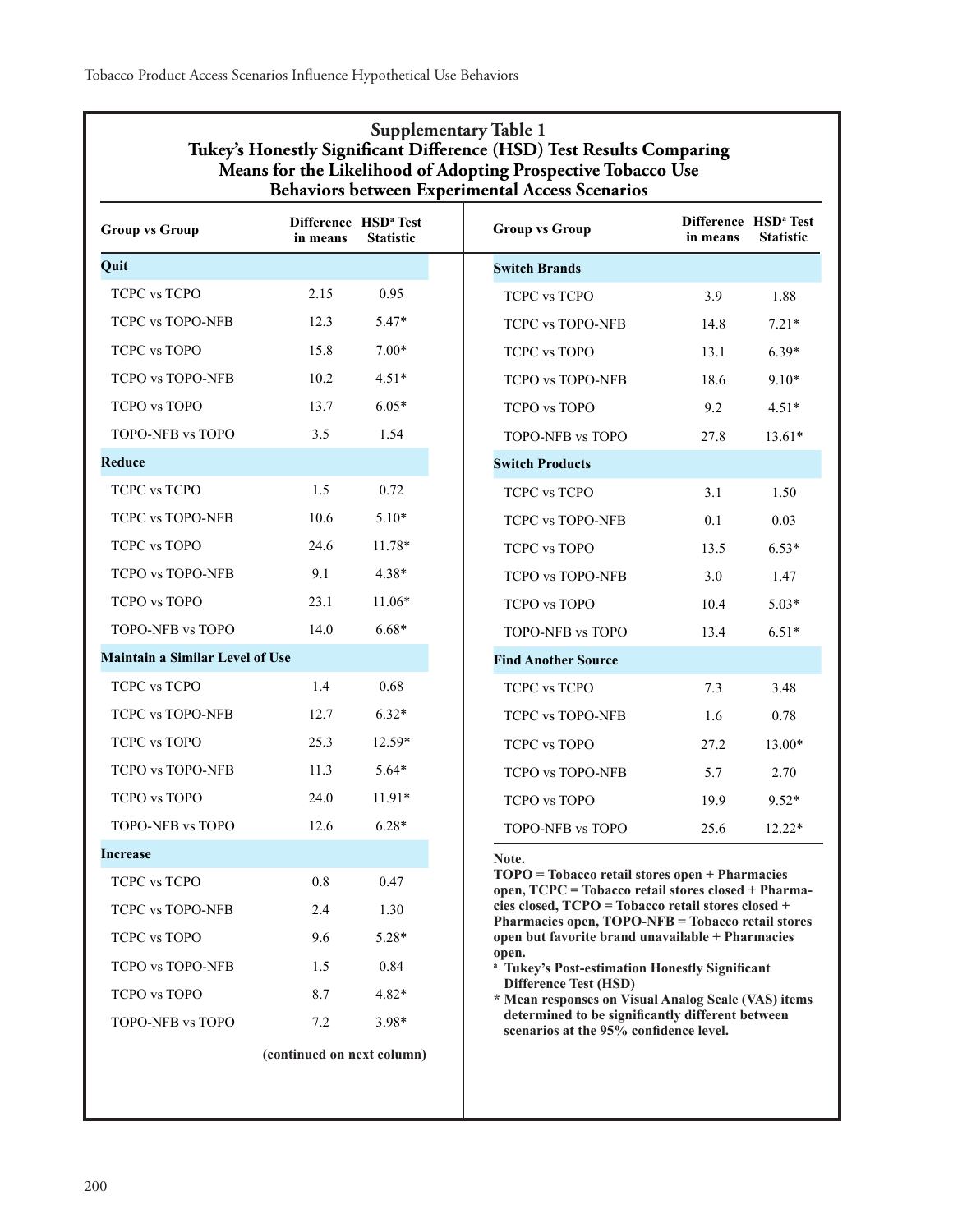| <b>Supplementary Table 2</b><br>Intentions to Quit Tobacco Use in the Next 6 Month among Daily Dual Users |                                        |  |  |  |  |  |
|-----------------------------------------------------------------------------------------------------------|----------------------------------------|--|--|--|--|--|
|                                                                                                           | <b>Daily Dual Users</b><br>$(N = 210)$ |  |  |  |  |  |
| Not seriously considering quitting either cigarettes or e-cigarettes in the next 6 months, $N(\%)$        | $89(30.69\%)$                          |  |  |  |  |  |
| Seriously considering quitting cigarette use in the next 6 months, $N(\%)$                                | 58 (20.00%)                            |  |  |  |  |  |
| Seriously considering quitting e-cigarette use in the next 6 months, $N(\%)$                              | $32(11.03\%)$                          |  |  |  |  |  |
| Seriously considering quitting both cigarette and e-cigarette use in the next 6 months, $N(\%)$           | 111 (38.28%)                           |  |  |  |  |  |

| <b>Supplementary Table 3</b><br>Differences in Mean Value Reported for Each Prospective Tobacco Use Behavior by Ever Use of<br><b>Nicotine Replacement Therapy</b> |                                       |                                                    |      |                                |                                                    |      |  |  |  |
|--------------------------------------------------------------------------------------------------------------------------------------------------------------------|---------------------------------------|----------------------------------------------------|------|--------------------------------|----------------------------------------------------|------|--|--|--|
|                                                                                                                                                                    |                                       | TCPC <sup>a</sup><br>$(N = 198)$                   |      |                                | <b>TCPO</b> <sup>b</sup><br>$(N = 219)$            |      |  |  |  |
|                                                                                                                                                                    | <b>Yes</b> <sup>c</sup><br>$(N = 79)$ | $\mathbf{N}\mathbf{o}^{\mathbf{d}}$<br>$(N = 119)$ | p    | Yes <sup>c</sup><br>$(N = 77)$ | $\mathbf{N}\mathbf{o}^{\mathbf{d}}$<br>$(N = 142)$ | p    |  |  |  |
| Quit<br>mean(SE)                                                                                                                                                   | 54.4(4.0)                             | 52.3(2.8)                                          | .664 | 45.0(4.2)                      | 54.2(2.7)                                          | .056 |  |  |  |
| Reduce<br>mean(SE)                                                                                                                                                 | 69.6(3.3)                             | 64.7(2.6)                                          | .238 | 66.1(3.7)                      | 64.7(2.4)                                          | .738 |  |  |  |
| <b>Maintain a Similar Level of Use</b><br>mean(SE)                                                                                                                 | 38.3(3.3)                             | 42.4(2.7)                                          | .336 | 30.3(3.6)                      | 43.2(2.5)                                          | .498 |  |  |  |
| <b>Increase</b><br>mean $(SE)$                                                                                                                                     | 17.9(2.5)                             | 27.0(2.5)                                          | .156 | 16.4(2.3)                      | 28.5(2.2)                                          | .001 |  |  |  |
| <b>Switch Brands</b><br>mean(SE)                                                                                                                                   | 42.1(3.4)                             | 42.4(2.7)                                          | .941 | 42.3(2.9)                      | 36.3(2.4)                                          | .163 |  |  |  |
| <b>Switch Products</b><br>mean(SE)                                                                                                                                 | 40.5(3.4)                             | 43.2(2.7)                                          | .542 | 41.1(3.7)                      | 37.9(2.4)                                          | .447 |  |  |  |
| <b>Find Another Source</b><br>mean(SE)                                                                                                                             | 58.7(3.4)                             | 59.2(2.5)                                          | .908 | 56.1(3.7)                      | 49.4(2.7)                                          | .142 |  |  |  |

**Note.**

**Means and standard errors were compared between those that reported ever use of nicotine replacement therapy and those that did not, for each tobacco use outcome and within assigned access scenarios, using t-tests.**

**a Tobacco retail stores closed + Pharmacies closed**

**b Tobacco retail stores closed + Pharmacies open**

**c Reported ever use of nicotine replacement products (eg, gum, patches, lozenges) d Did not report ever use of nicotine replacement products (eg, gum, patches, lozenges)**